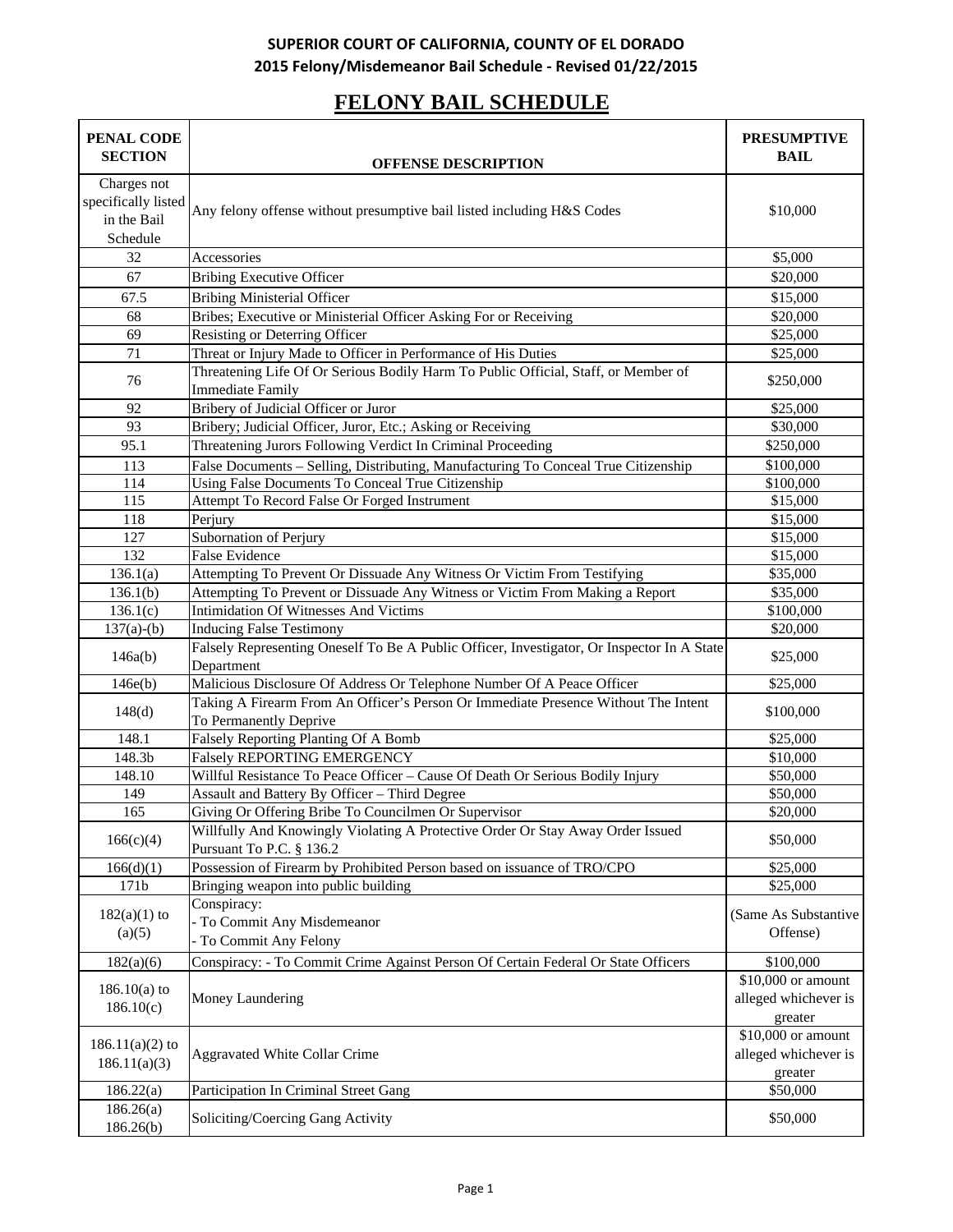| 186.28              | Supplying Or Selling Firearm Used In Street Gang Activity                                                                   | \$50,000       |
|---------------------|-----------------------------------------------------------------------------------------------------------------------------|----------------|
| $187 - 189$         | Murder, First Degree                                                                                                        | <b>NO BAIL</b> |
| 191.5(a)            | Vehicular Manslaughter While Intoxicated with Gross Negligence                                                              | \$250,000      |
| 191.5(b)            | Vehicular Manslaughter While Intoxicated without Gross Negligence                                                           | \$100,000      |
| 192(a)              | <b>Voluntary Manslaughter</b>                                                                                               | \$150,000      |
| 192(b)              | <b>Involuntary Manslaughter</b>                                                                                             | \$50,000       |
| 192(c)1             | Vehicular Manslaughter with Gross Negligence                                                                                | \$150,000      |
| 192(c)(2)           | Vehicular Manslaughter without Gross Negligence                                                                             | \$50,000       |
| 192(c)(3)           | Vehicular Manslaughter Where Collision Staged For Financial Gain                                                            | \$250,000      |
| 192.5(a)            | Vehicular Manslaughter by Vessel w/o drugs/alcohol with gross negligence                                                    | \$150,000      |
| 203                 | Mayhem                                                                                                                      | \$150,000      |
| 205                 | Mayhem, Aggravated                                                                                                          | \$1 Million    |
| 206                 | Torture                                                                                                                     | \$1 Million    |
| 207                 |                                                                                                                             |                |
|                     | Kidnapping                                                                                                                  | \$200,000      |
| $\overline{2}07(b)$ | Kidnapping A Victim Under 14 For Sexual Assault                                                                             | \$1 Million    |
| 209(a)              | Kidnapping For Ransom Or Extortion                                                                                          | \$1 Million    |
| 209(b)              | Kidnapping For Robbery, Sexual Assault                                                                                      | \$1 Million    |
| 209.5               | Kidnapping During The Commission Of A Carjacking                                                                            | \$1 Million    |
| 210.5               | False Imprisonment, Using Person As Shield                                                                                  | \$100,000      |
| 211                 | Robbery                                                                                                                     | \$50,000       |
|                     | - In Residence                                                                                                              | \$200,000      |
| 213(b)              | <b>Attempted Robbery</b>                                                                                                    | \$25,000       |
| 215                 | Carjacking                                                                                                                  | \$200,000      |
| 217.1(a)            | Assault On Public Official                                                                                                  | \$500,000      |
| 217.1(b)            | Attempt To Kill Public Official                                                                                             | \$1 Million    |
|                     | Train Derailing Or Firing Bridge                                                                                            |                |
| 219                 | -With Death                                                                                                                 | \$1 Million    |
|                     |                                                                                                                             |                |
| 219.1               | Throwing Missile At Common Carrier Vehicle With Bodily Harm                                                                 | \$75,000       |
| 219.2               | Throwing Missile Or Shooting At Train Or Other Conveyance                                                                   | \$25,000       |
| 220                 | Assault With Intent To Commit Mayhem, Rape, Sodomy                                                                          | \$100,000      |
| 220(b)              | Assault with Intent to Commit Specified Sex Crime During Commission of First Degree                                         | \$1 Million    |
|                     | <b>Burglary</b>                                                                                                             |                |
| 222                 | Administering Controlled Substances OR Anesthetic To Aid Felony                                                             | \$25,000       |
| 236                 | False Imprisonment                                                                                                          | \$25,000       |
| 236.1               | Human Trafficking                                                                                                           | \$100,000      |
| 241.2 Thru 241.7    | Assault On Custodial or Other Specified Officer                                                                             | \$30,000       |
| 243(c)              | Battery On Peace Officer, Custodial Officer, Firefighter, Etc., With Injury                                                 | \$50,000       |
| 243(d)              | Battery with Serious Bodily Injury                                                                                          | \$50,000       |
| 243.1 thru 243.9    | <b>Battery</b>                                                                                                              | \$25,000       |
| 244                 | <b>Assault With Caustic Chemicals</b>                                                                                       | \$100,000      |
| 244.5(b)            | Assault With Stun Gun Or Taser                                                                                              | \$25,000       |
| 245(a)(1)           | Assault With Deadly Weapon Or Force Likely To Produce Great Bodily Injury                                                   | \$25,000       |
| 245(a)2             | Assault With A Firearm                                                                                                      | \$75,000       |
| 245(a)3             | Assault With A Machinegun                                                                                                   | \$150,000      |
| 245(b)              | Assault With A Semiautomatic Rifle                                                                                          | \$75,000       |
|                     | Assault With A Deadly Weapon Or Force Likely To Produce Great Bodily Injury Upon A                                          |                |
| 245(c)              | Peace Officer Or Firefighter                                                                                                | \$100,000      |
| 245(d)(1)           | Assault With A Firearm Upon A Peace Officer Or Firefighter                                                                  | \$250,000      |
| 245(d)(2)           | Assault With A Semiautomatic Rifle Upon A Peace Officer Or Firefighter                                                      | \$500,000      |
| 245(d)(3)           | Assault With A Machinegun Or Assault Weapon Upon A Peace Officer Or Firefighter                                             | \$500,000      |
| 245.2               | Assault With A Deadly Weapon Or Force Likely To Cause Great Bodily Injury Upon                                              | \$50,000       |
|                     | <b>Transportation Worker Or Passenger</b><br>Assault With A Deadly Weapon Or Force Likely To Cause Great Bodily Injury Upon |                |
| 245.3               | <b>Custodial Officer</b>                                                                                                    | \$50,000       |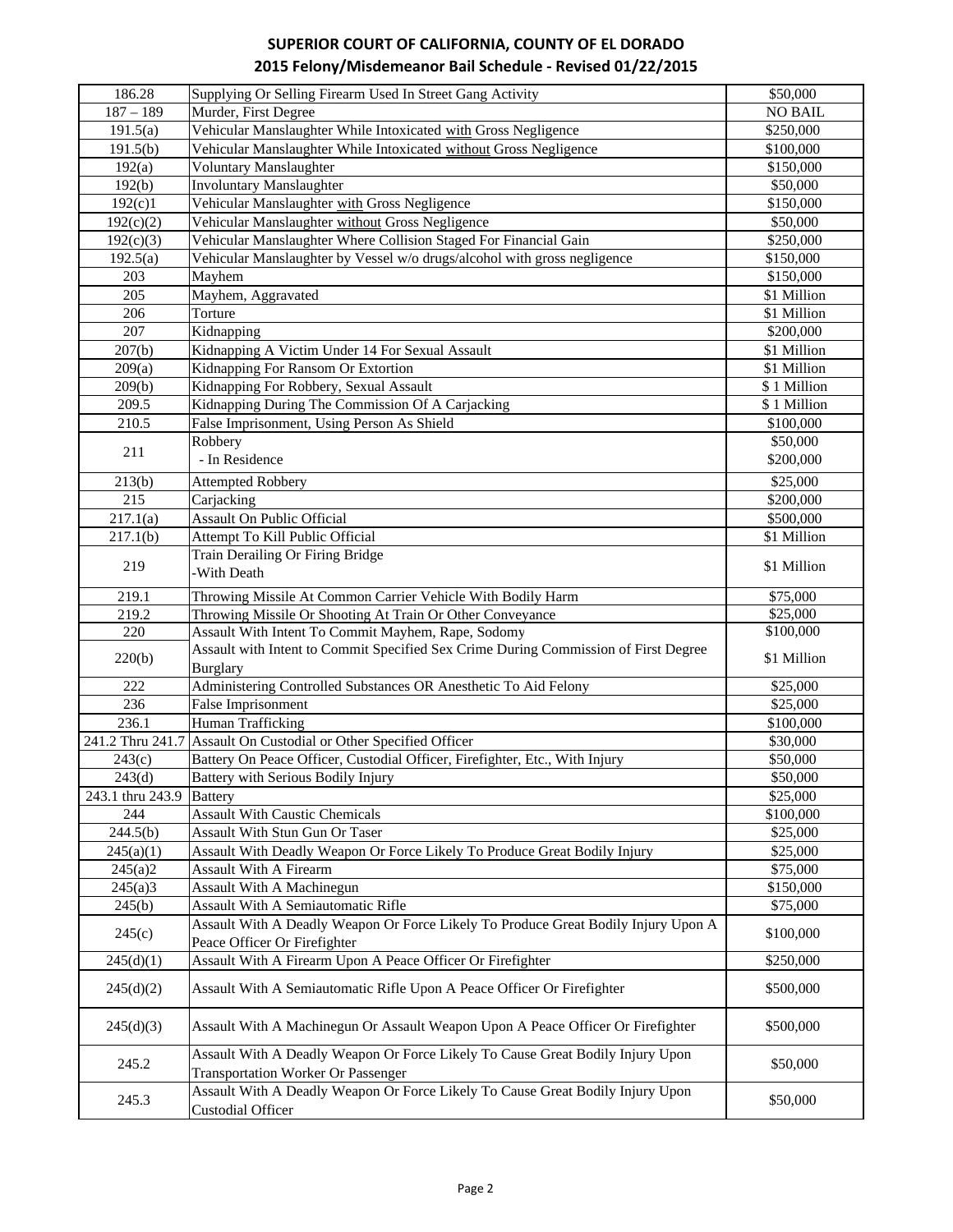| 245.5(a)  | Assault With Deadly Weapon Or Force Likely To Cause Great Bodily Injury Upon A                                          | \$50,000              |
|-----------|-------------------------------------------------------------------------------------------------------------------------|-----------------------|
|           | School Employee<br>Assault With A Firearm Upon A School Employee                                                        | \$100,000             |
| 245.5(b)  |                                                                                                                         |                       |
| 245.5(c)  | Assault With A Stun Gun Or Taser Upon A School Employee                                                                 | \$50,000<br>\$100,000 |
| 246       | Shooting At Inhabited Dwelling, Vehicle, Or Aircraft                                                                    |                       |
| 246.3     | Discharging Firearm In Grossly Negligent Manner                                                                         | \$25,000              |
| 247.5     | Discharging Laser At Aircraft                                                                                           | \$50,000              |
| 261       | Rape                                                                                                                    | \$150,000             |
| 261.5(c)  | Unlawful Sexual Intercourse-Minor Over 3 Years Younger                                                                  | \$25,000              |
| 261.5(d)  | Unlawful Sexual Intercourse-21 Years or Older, Minor Under 16 Years                                                     | \$50,000              |
| 262       | Rape of Spouse                                                                                                          | \$150,000             |
| 264.1     | Rape In Concert With Force Or Violence                                                                                  | \$200,000             |
| 266f      | Sale of Person For Immoral Purposes                                                                                     | \$250,000             |
| 266g      | Prostituting Wife                                                                                                       | \$25,000              |
| 266h      | Pimping                                                                                                                 | \$25,000              |
|           | -Under Age 16                                                                                                           | \$50,000              |
|           | Pandering                                                                                                               | \$25,000              |
| 266i      | -Under Age 16                                                                                                           | \$50,000              |
|           |                                                                                                                         |                       |
| 266j      | Procurement Of Child Under 16 For Lewd And Lascivious Acts                                                              | \$75,000              |
| 267       | Abduction Of Person Under 18 For Purposes Of Prostitution                                                               | \$500,000             |
|           |                                                                                                                         |                       |
| 269       | Rape - on a child under 14 and 10 or more years younger than defendant (PC $261(A)(@)$ ,<br>264.1, 286, 288a Or 289(A)) | \$1 Million           |
| 270       | Parent Failure To Provide For Minor Child                                                                               | \$7,500               |
| 271       | Abandonment Of Child Under 14                                                                                           | \$20,000              |
|           | Abusing Or Endangering Health Of Child - Likely To Produce Great Bodily Harm or                                         |                       |
| 273a(1)   | Death                                                                                                                   | \$50,000              |
| 273a(a)   | Child Cruelty: Causing Possible Injury/Death                                                                            | \$50,000              |
| 273ab     | Having Custodial Care Of Child Under Age 8, And Assaulting The Child By Means Of                                        | \$1 Million           |
| 273d      | Corporal Punishment Or Injury Of A Child Resulting In A Traumatic Condition                                             | \$30,000              |
| 273.5(a)  | Inflict Corporal Injury On Current Or Former Spouse Or Cohabitant                                                       | \$50,000              |
|           | Corporal Injury - Violating PC 273.5 within 7 years of prior conviction of 243(D), 243.4, 244,                          |                       |
| 273.5(e)  | 244.5, OR 245                                                                                                           | \$50,000              |
| 273.6(d)  | Violation Of Court Order With A Prior                                                                                   | \$50,000              |
| 278       | <b>Child Stealing</b>                                                                                                   | \$50,000              |
| 278.5     | Child Concealment – By Person With Right To Custody Or Visitation                                                       | \$25,000              |
| 281       | Bigamy                                                                                                                  | \$3,000               |
| 285       | Incest                                                                                                                  | \$20,000              |
| 286(b)(1) | Sodomy - Victim Under 18                                                                                                | \$25,000              |
| 286(b)(2) | Sodomy - Victim Under 16, Defendant Over 21                                                                             | \$50,000              |
| 286(c)(1) | Sodomy - Victim Under 14, Defendant 10 Years Older                                                                      | \$150,000             |
|           |                                                                                                                         |                       |
| 286(d)    | Sodomy - In Concert - With Force Or Fear                                                                                | \$250,000             |
| 286(e)    | Sodomy – While Incarcerated                                                                                             | \$35,000              |
| 286(f)    | Sodomy - Victim Not Conscious Of Act                                                                                    | \$150,000             |
| 286(g)    | Sodomy - Victim Incapable Of Consent Because Of Mental Or Physical Disability                                           | \$150,000             |
|           | Lewd Act On Child                                                                                                       |                       |
|           | 288(A) - Victim Under 14                                                                                                | \$100,000             |
| 288       | 288(B)1 - By Use Of Force Or Fear                                                                                       | \$200,000             |
|           | 288(B)2 - By Caretaker Upon Dependent Adult By use of Force or Fear                                                     | \$200,000             |
|           | 288(C)1 - Victim 14 Or 15, Defendant 10 Years Older                                                                     | \$50,000              |
|           | 288(C)2 - By Caretaker Upon Dependent ADULT                                                                             | \$50,000              |
|           |                                                                                                                         |                       |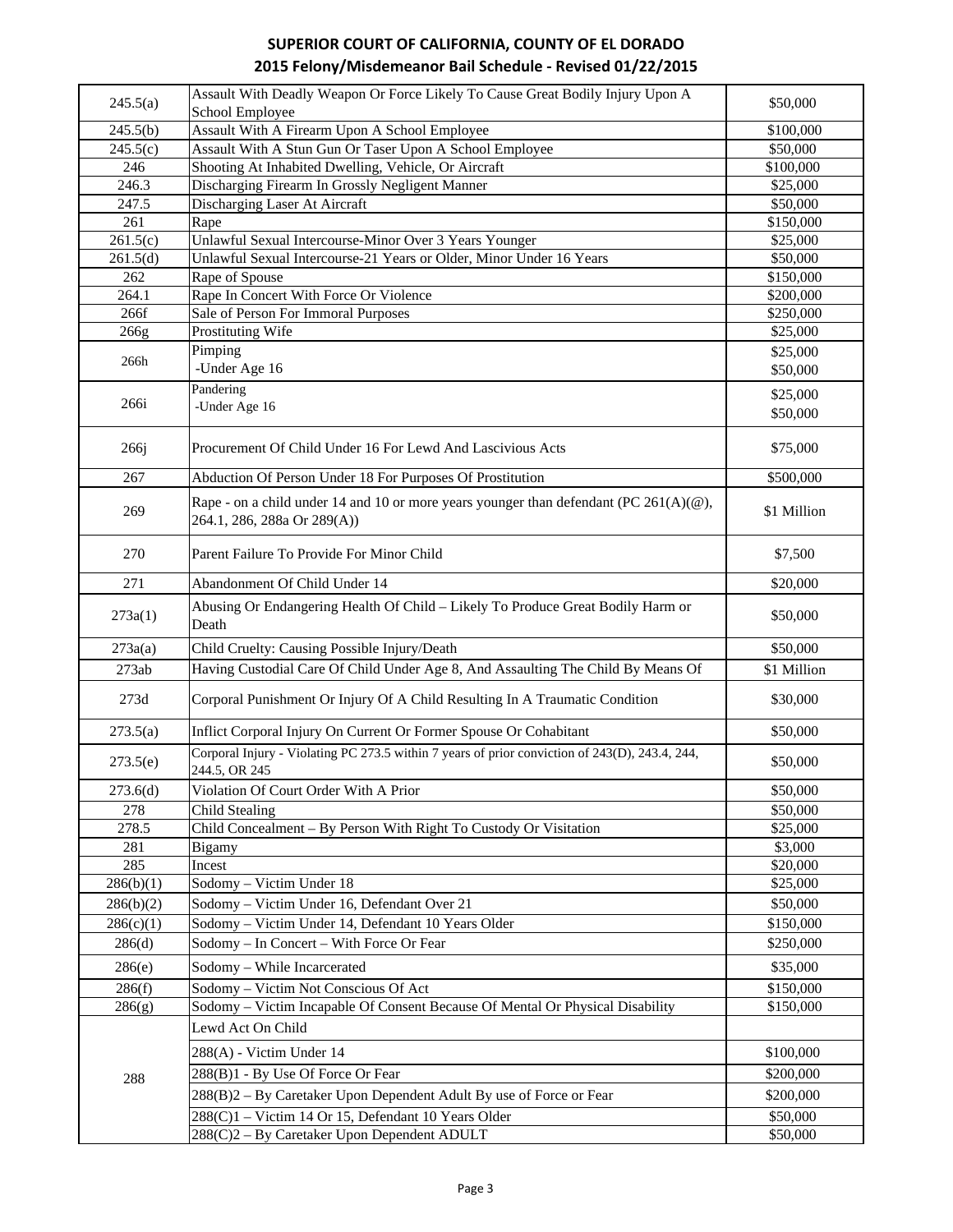|                  | Oral Copulation                                                                                                           |             |
|------------------|---------------------------------------------------------------------------------------------------------------------------|-------------|
|                  | $288a(B)(1)$ – Victim Under 18                                                                                            | \$50,000    |
|                  | $288a(B)(2)$ – Victim Under 16                                                                                            | \$50,000    |
|                  | $288a(C)(1)$ – Victim Under 14                                                                                            | \$100,000   |
| 288a             | $288a(C)(2)$ – Use Of Force Or Fear                                                                                       | \$100,000   |
|                  | 288a(D) - In Concert With Force Or Fear                                                                                   | \$200,000   |
|                  | $288a(E)$ – While Incarcerated                                                                                            | \$5,000     |
|                  | 288a(F) – Victim Unconscious Of Nature Of Act                                                                             | \$50,000    |
|                  | 288a(G) – Victim Incapable Of Consent Because Of Mental Or Physical Disability                                            | \$50,000    |
| 288.2            | Distribution Or Exhibition Of Lewd Material To Minor (As Defined In PC 313)                                               | \$25,000    |
|                  | Contacting or Attempted Contact with a Minor or Person Believed to be a Minor with                                        |             |
| 288.3            | Intent to Commit Specified Kidnapping, Child Pornography, or Other Sex Crimes                                             | \$100,000   |
|                  | Involving a Minor                                                                                                         |             |
|                  | Arranging Meeting with a Minor or Person Believed to be a Minor for Purpose of                                            |             |
| 288.4(a)         | Exposing Genitalia or Engaging in Lewd and Lascivious Behavior                                                            | \$100,000   |
| 288.4(b)         | Going to Place Arranged Under 288.4(a)                                                                                    | \$100,000   |
|                  |                                                                                                                           |             |
| 288.5            | Engaging In 3 Or More Acts Of Substantial Sexual Conduct With Child Under Age 14                                          | \$1 Million |
| $288.7(a)$ , (b) | Engaging in Specified Sexual Conduct with a Child Age 10 or Under                                                         | \$1 Million |
| 289 (a) $-$ (g)  | Sexual Penetration By Foreign Object                                                                                      | \$100,000   |
| 289(h)           | - Victim Under 18                                                                                                         | \$75,000    |
| 289(i)           | Victim Under 16                                                                                                           | \$75,000    |
| 289(j)           | - Victim Under 14                                                                                                         | \$150,000   |
| 289.6            | Employee, Officer, Or Agent Of Health Or Detention Facility Engaging In Sexual Activity<br>With Confined Consenting Adult | \$50,000    |
| 290.018(b)       | Willfully Failing To Register Pursuant to PC290                                                                           | \$30,000    |
| 290.018(d)       | Willfully Failing To Register By Mentally Disordered Sex Offender                                                         | \$75,000    |
| 290.018(f)       | Willfully Failing to Register By Sexually Violent Predator (SVP)                                                          | \$75,000    |
| 311.1            | Bringing Into State Matter Depicting Child In Sexual Conduct                                                              | \$25,000    |
| 311.4(b)         | Using Minor To Assist In Distribution of Obscene Matter - Posing Or Modeling Involving                                    |             |
| 311.4(c)         | <b>Sexual Conduct</b>                                                                                                     | \$100,000   |
| 311.11           | Possess/Control any Matter Relating to Sexual Conduct of a Minor                                                          | \$50,000    |
| 311.11(b)        | Possess/Control any Matter Relating to Sexual Conduct of a Minor with a Prior                                             | \$75,000    |
| 314(1)           | <b>Indecent Exposure With Prior Conviction</b>                                                                            | \$25,000    |
| 337a             | Bookmaking                                                                                                                | \$3,000     |
| 347              | Poisoning Food, Drink, Spring, Well, Etc.                                                                                 | \$100,000   |
| 368(b)(1)        | <b>Elder Abuse</b>                                                                                                        | \$75,000    |
| 368(b)(2)        | Elder Abuse with Great Bodily Injury                                                                                      | \$100,000   |
| 368(b)(3)        | Elder Abuse Resulting in Death                                                                                            | \$250,000   |
| 368(d) & (e)     | Felony Theft-Elder Adult                                                                                                  | \$25,000    |
| 399.5            | Owning Or Having Custody Or Control Of Dog Trained To Fight, Attack, Or Kill                                              | \$15,000    |
| 405b             | Lynching                                                                                                                  | \$250,000   |
| 417(b)           | Exhibiting Loaded Firearm at Day Care Center                                                                              | \$50,000    |
| 417(c)           | Exhibiting Firearm In Presence Of Peace Officer                                                                           | \$50,000    |
| 417.3            | Exhibiting Firearm at Occupant of Vehicle                                                                                 | \$50,000    |
| 417.6            | Intentional Infliction Of Serious Bodily Injury With Weapon                                                               | \$50,000    |
| 417.8            | Exhibiting Weapon to Resist a Peace Officer                                                                               | \$100,000   |
| 422              | Threats To Commit Crime Resulting In Death Or Great Bodily Injury                                                         | \$50,000    |
| 422.7            | Hate Crime                                                                                                                | \$50,000    |
| 424              | Embezzlement By Public Officer                                                                                            | \$20,000    |
| 451(a)           | Arson - With Great Bodily Injury                                                                                          | \$250,000   |
| 451(b)           | Arson - Inhabited Structure Or Property                                                                                   | \$150,000   |
| 451(c)           | Arson - Structure Or Forest Land                                                                                          | \$100,000   |
| 451(d)           | <b>Arson</b> – Personal Property                                                                                          | \$10,000    |
| 451.5            | Aggravated Arson - Willful, Malicious Intent To Cause Injury To One Or More Persons,<br>Damage To Property, Etc.          | \$1 Million |
| 452(a)           | Unlawfully Causing A Fire - With Great Bodily Injury                                                                      | \$100,000   |
|                  |                                                                                                                           |             |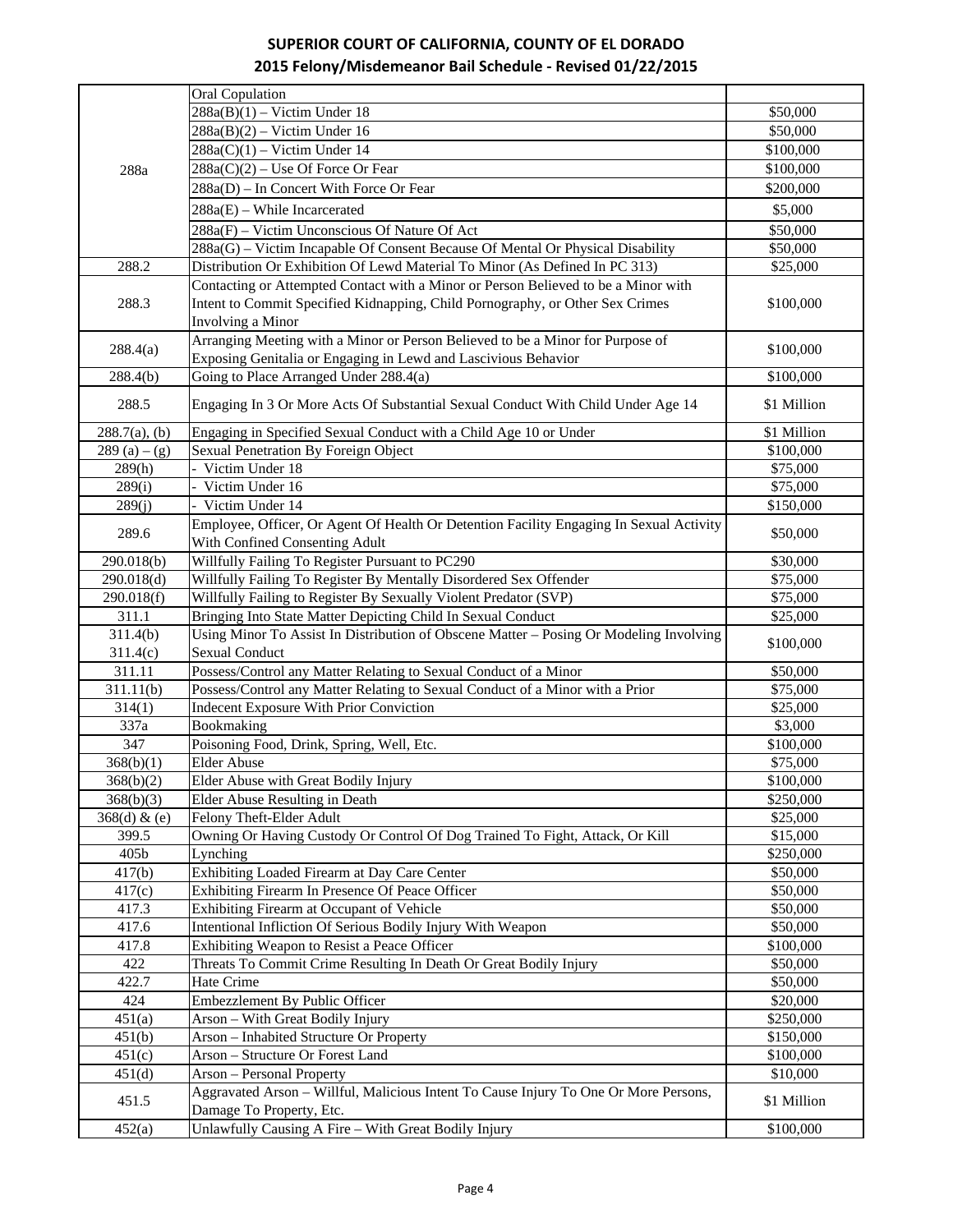| 452(b)          | Unlawfully Causing A Fire - Inhabited Structure Or Property                                                              | \$50,000                      |
|-----------------|--------------------------------------------------------------------------------------------------------------------------|-------------------------------|
| 452(c)          | Unlawfully Causing A Fire - Structure Or Forest Land                                                                     | \$40,000                      |
| 453(a)          | Possession of Explosive Or Flammable Matter                                                                              | \$25,000                      |
| 454             | <b>Arson During State of Emergency</b>                                                                                   | \$250,000                     |
| 455             |                                                                                                                          | Same as accomplished          |
|                 | Arson, Attempt                                                                                                           | crime                         |
| 460(1)<br>(459) | First Degree Burglary - Inhabited Dwelling Coach Or Vessel                                                               | \$50,000                      |
| 462(2)<br>(459) | Second Degree Burglary                                                                                                   | \$10,000                      |
| 464             | Burglary - With Explosives or Burning Device                                                                             | \$50,000                      |
| $470 - 485$     | Forgery/Counterfeiting, Etc.                                                                                             | \$10,000                      |
| 476(a)          | <b>NSF Checks</b>                                                                                                        | \$10,000                      |
| 487(a)          | Grand Theft (Over \$950)                                                                                                 | \$10,000                      |
| 487(c)          | Grand Theft - Person                                                                                                     | \$25,000                      |
| 487(d)          | Grand Theft - Auto/Firearm                                                                                               | \$25,000                      |
| $496 - 497$     | Receiving Stolen Property (Over \$950)                                                                                   | \$7,500                       |
| 502             | Unauthorized Tampering With or Access To Computer Data And Systems                                                       | \$10,000                      |
|                 |                                                                                                                          | \$10,000 or amount            |
| $(503-514)$     | 504 Embezzlement                                                                                                         | taken whichever is            |
|                 |                                                                                                                          | greater                       |
| 520             | Extortion                                                                                                                | \$25,000                      |
| 524             | Extortion - Attempts By Means Of Threat                                                                                  | \$25,000                      |
| 529             | <b>False Personation</b>                                                                                                 | \$10,000                      |
| 530.5           | Using Identification Of Another To Obtain Credit, Purchase Goods And Services Or To<br><b>Obtain Medical Information</b> | \$20,000                      |
| 532             | <b>False Pretenses</b>                                                                                                   | \$10,000                      |
| 537(a)(2)       | Defrauding Innkeeper                                                                                                     | \$10,000                      |
| 548             | Defrauding Insurer                                                                                                       | \$10,000                      |
| 550(a)          | False Ins Claim/Pymt                                                                                                     | \$10,000                      |
|                 |                                                                                                                          |                               |
| 550(b)          | Assisting Or Conspiring To Present False Statements For Claim Under Insurance Policy                                     | \$10,000                      |
| 591             | Injuring Or Tapping Telegraph, Telephone, Or Cable TV Line                                                               | \$10,000                      |
| 593             | Injuring Electric Power Line                                                                                             | \$10,000                      |
| 594(b)(1)       | Vandalism, Destruction \$50,000 or more                                                                                  | \$10,000                      |
|                 | Injecting Or Throwing Upon, Or Otherwise Defacing Any Structure With Butyric Acid, Or \$ 20,000 or amount of             |                               |
| 594.4           | Any Other Similar Noxious Or Caustic Chemical Or Substance                                                               | damage whichever is           |
|                 |                                                                                                                          | \$15,000 or amount of         |
| 594.7           | (Vandalism) Two Prior Convictions For P.C. 594                                                                           | alleged damage                |
|                 |                                                                                                                          | whichever is greater          |
| 600(a)          | Serious Injury to Police Dog                                                                                             | \$25,000                      |
| 626.9           | Guns On School or College Campus or Playground                                                                           | \$25,000                      |
| 646.9(a)        | Stalking                                                                                                                 | \$50,000                      |
| 646.9(b)        | <b>Stalking Violation of TRO</b>                                                                                         | \$100,000                     |
| 646.9(c)        | Stalking with Prior Specified Felony Conviction                                                                          | \$150,000                     |
| 647.6           | Annoying or Molesting Child Under 18                                                                                     | \$25,000                      |
| 653f            | Solicitation To Commit Felony                                                                                            | Same as underlying<br>offense |
|                 | Interrupting Transmission Of An Emergency Communication When It Results In Serious                                       |                               |
| 653t(d)         | <b>Bodily Injury Or Property Loss</b>                                                                                    | \$10,000                      |
| 664             | Attempt to commit a crime                                                                                                | Same as underlying            |
|                 |                                                                                                                          | offense                       |
| 666             | Petty Theft – having been previously convicted of 3 or more theft related offenses                                       | \$10,000                      |
| 666.5           | Enhancement For Felony Vehicle Theft Or Grand Theft Auto With Prior                                                      | \$10,000                      |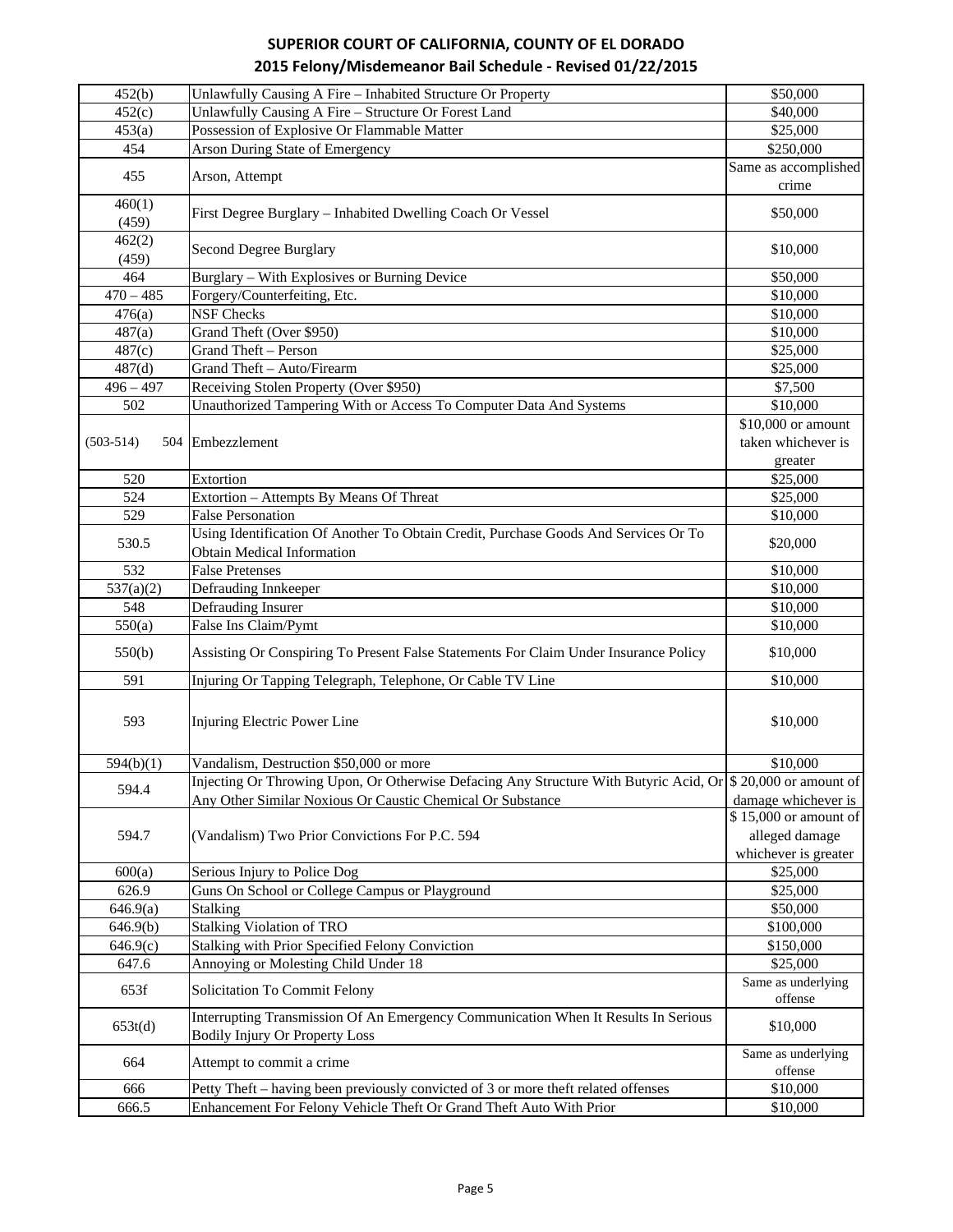| 836.6          | Escape or attempt to escape from that custody after magistrate or judge has ordered that<br>person remanded                                                                                                                        | \$25,000                                                                    |
|----------------|------------------------------------------------------------------------------------------------------------------------------------------------------------------------------------------------------------------------------------|-----------------------------------------------------------------------------|
| 1320           | Fail To Appear                                                                                                                                                                                                                     | \$7,500                                                                     |
|                |                                                                                                                                                                                                                                    |                                                                             |
| 1551           | Fugitives - Crime In Other State                                                                                                                                                                                                   | What demanding state<br>asking for bail; No<br><b>Bail on Life Offenses</b> |
| 1552.1         | If Murder, Escape Or Parole Violation                                                                                                                                                                                              | NO BAIL or contact<br>judge                                                 |
| 1554.3         | Persons returned to the state by extradition                                                                                                                                                                                       | Amount of Warrant<br>plus \$100,000                                         |
| 4501           | Assault With A Deadly Weapon - Prison Inmate Not Serving Life                                                                                                                                                                      | \$1 Million                                                                 |
| 4501.1         | State Prison Inmate Committing Battery Upon State Prison Office Or Employee By<br>Throwing, Or Causing To Be Placed Or Thrown, A Mixture Of Human Excrement Or<br>Other Bodily Fluids Or Substances                                | \$1 Million                                                                 |
| 4501.5         | Battery Upon Person Not An Inmate                                                                                                                                                                                                  | \$500,000                                                                   |
| 4502           | Possession Of Weapon By Prison Inmate, Person Confined Or In Custody; Felony Offense<br>To Carry, Manufacture, Attempt To Manufacture Weapons (Dirk, Dagger, Firearm,<br>Explosive Substance) In County Jails Or County Road Camps | \$500,000                                                                   |
| 4502(b)        | Manufacturing Or Attempting To Manufacture An Instrument Or Weapon                                                                                                                                                                 | \$500,000                                                                   |
| 4503           | Holding Of Hostages By Prison Inmate                                                                                                                                                                                               | \$1 Million                                                                 |
| 4530(a)        | Escape Or Attempt To Escape From Prison - With Force Or Violence                                                                                                                                                                   | \$1 Million                                                                 |
| 4530(b)        | Escape Or Attempt To Escape From Prison - Without Force Or Violence                                                                                                                                                                | \$1 Million                                                                 |
|                | Escape Or Attempt To Escape From County Or City Jail, Farm, Or Camp                                                                                                                                                                |                                                                             |
| 4532           | With Force                                                                                                                                                                                                                         | \$1 Million                                                                 |
|                | <b>Without Force</b>                                                                                                                                                                                                               | \$500,000                                                                   |
| 4573           | Smuggling Narcotics Or Liquor Into Prison, Camp, Or Jail                                                                                                                                                                           | \$50,000                                                                    |
| 4573.5         | Smuggling Unauthorized Drugs Into Prison, Camp, Or Jail                                                                                                                                                                            | \$50,000                                                                    |
| 4573.9         | Non-Inmate Selling to Inmate                                                                                                                                                                                                       | Same as Bail for<br>H&S11352                                                |
| 4574           | Smuggling Weapon Into Jail Or Prison                                                                                                                                                                                               | \$100,000                                                                   |
| 11411(b)       | Terrorizing                                                                                                                                                                                                                        | \$50,000                                                                    |
| 11411(c)       | Terrorizing - Religious Symbol                                                                                                                                                                                                     | \$50,000                                                                    |
| 11418(a)1      | Possession, Manufacture, Or Use Of Weapon Of Mass Destruction                                                                                                                                                                      | \$1 Million                                                                 |
| 11418(b)1      | Use Of Weapon Of Mass Destruction Against A Person                                                                                                                                                                                 | \$2 Million                                                                 |
| 11418(b)2      | Use Of Weapon Of Mass Destruction In Water Or Food                                                                                                                                                                                 | \$1 Million                                                                 |
| 11418(b)3      | Use Of Weapon Of Mass Destruction Against Animals Or Crops                                                                                                                                                                         | \$1 Million                                                                 |
| 11418(c)       | Use Of Weapon Of Mass Destruction Against Natural Resources                                                                                                                                                                        | \$1 Million                                                                 |
| 11418(d)       | <b>Manufacturing Pathogens</b>                                                                                                                                                                                                     | \$1 Million                                                                 |
| 11418.5        | Credible Threat To Use Weapon Of Mass Destruction                                                                                                                                                                                  | \$100,000                                                                   |
| 18710          | Possession of Destruction Device                                                                                                                                                                                                   | \$500,000                                                                   |
| 18715          | Possession Of Destructive Device                                                                                                                                                                                                   | \$500,000                                                                   |
| 18720          | Intention To Make Destructive Device Without Valid Permit                                                                                                                                                                          | \$500,000                                                                   |
| 18725          | Carrying Or Placing Explosives On Transportation Vehicles                                                                                                                                                                          | \$500,000                                                                   |
| 18740          | Explosion Of Destructive Device With Intent To Injure                                                                                                                                                                              | \$1 Million                                                                 |
| 18745          | Explosion Or Attempt To Explode Destructive Device With Intent To Murder                                                                                                                                                           | \$1 Million                                                                 |
| 18750<br>18755 | Explosion Or Ignition Of Destructive Device – Causing Bodily Injury<br>Explosion Of Destructive Device Which Causes Death, Mayhem, Or Great Bodily Injury                                                                          | \$500,000<br><b>NO BAIL</b>                                                 |
| 19100          | Carrying a Concealed Explosive Substance                                                                                                                                                                                           | \$500,000                                                                   |
| 20110          | Assembling or Intent to Assemble a Boobytrap Device                                                                                                                                                                                | \$500,000                                                                   |
| 20310          | Manufacture, Import, Sell or Possess any Air Gauge Knife                                                                                                                                                                           | \$10,000                                                                    |
| 20410          | Manufacture, Import, Sell or Possess any Belt Buckle Knife                                                                                                                                                                         | \$10,000                                                                    |
| 20510          | Manufacture, Import, Sell or Possess any Cane Sword                                                                                                                                                                                | \$10,000                                                                    |
| 20610          | Manufacture, Import, Sell or Possess any Lipstick Case Knife                                                                                                                                                                       | \$10,000                                                                    |
| 20710          | Manufacture, Import, Sell or Possess any Shobie-Zue                                                                                                                                                                                | \$10,000                                                                    |
| 20910          | Manufacture, Import, Sell or Possess any Writing Pen Knife                                                                                                                                                                         | \$10,000                                                                    |
| 21110          | Manufacture, Import, Sell or Possess any Ballistic Knife                                                                                                                                                                           | \$10,000                                                                    |
|                |                                                                                                                                                                                                                                    |                                                                             |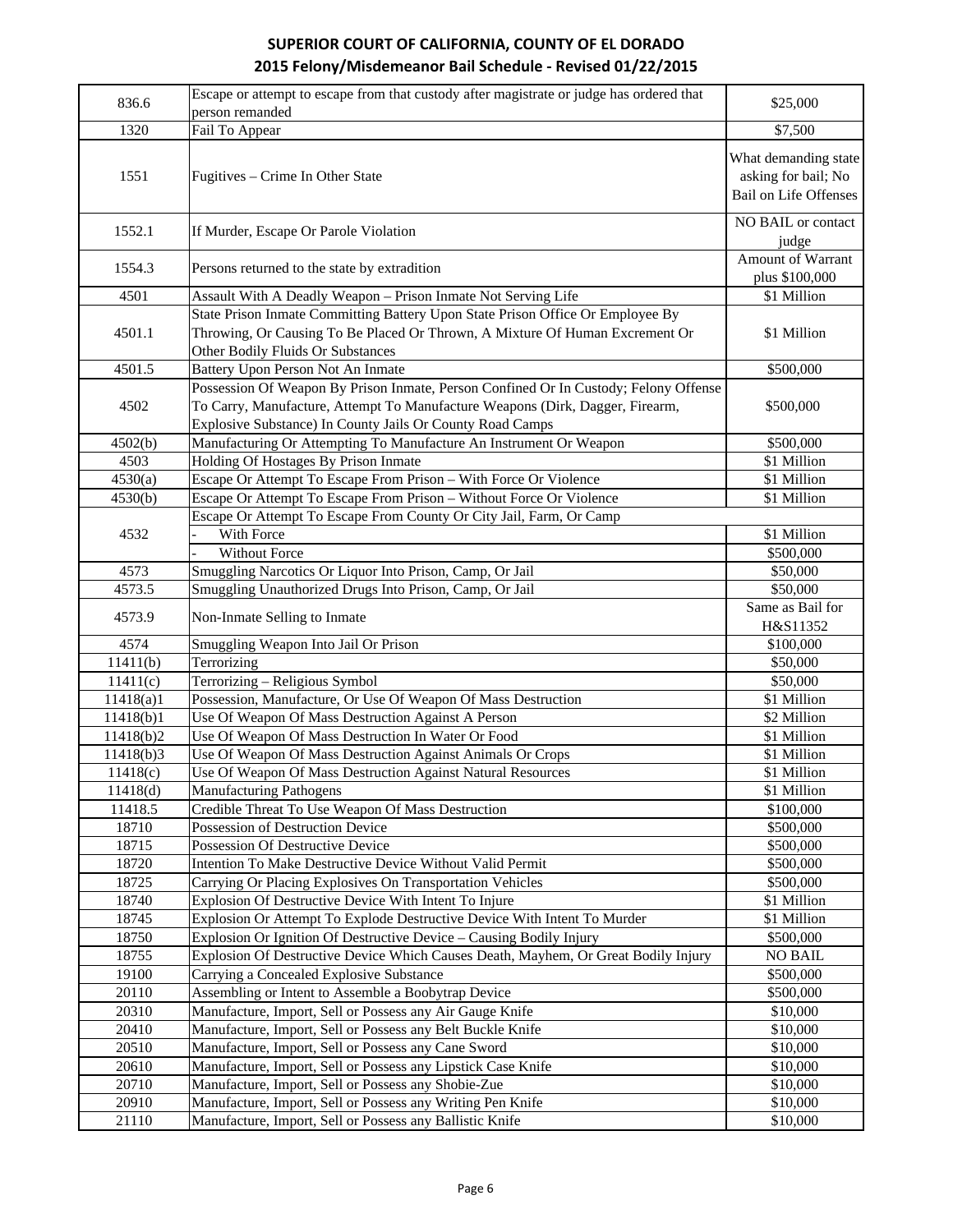| 21310               | Carrying Concealed Dirk or Dagger                                                                                                    | \$10,000         |
|---------------------|--------------------------------------------------------------------------------------------------------------------------------------|------------------|
| 21810               | Manufacture, Import, Sell or Possess any Metal Knuckles                                                                              | \$10,000         |
| 22010               | Manufacture, Import, Sell or Possess any Nunchaku                                                                                    | \$10,000         |
|                     | Manufacture, Import, Sell or Possess any Leaded Cane, Billy, Blackjack, Sandbag,                                                     |                  |
| 22210               | Sandclub, Sap or Slungshot                                                                                                           | \$10,000         |
| 22410               | Manufacture, Import, Sell or Possess any Shuriken                                                                                    | \$10,000         |
| 22810               | <b>Unlawful Use of Teargas</b>                                                                                                       | \$15,000         |
| 23900               | Altering Serial # on Firearm                                                                                                         | \$10,000         |
| 23910               | Altering or Obliterating Identification Marks on Tear Gas Weapon                                                                     | \$10,000         |
| 24310               | Manufacture, Import, Sell or Possess any Firearm Camouflaging Container                                                              | \$10,000         |
| 24410               | Manufacture, Import, Sell or Possess any Cane Gun                                                                                    | \$10,000         |
| 24510               | Manufacture, Import, Sell or Possess any Firearm Not Immediately Recognizable as a<br>Firearm                                        | \$10,000         |
| 24610               | Manufacture, Import, Sell or Possess any Undetectable Firearm                                                                        | \$10,000         |
| 24710               | Manufacture, Import, Sell or Possess any Wallet Gun                                                                                  | \$10,000         |
| 25100               | Criminal Storage of Firearm-1st Degree                                                                                               | \$50,000         |
| 25300               | Carrying A Firearm In Public Place Or On Public Street While Masking One's Identity                                                  | \$25,000         |
|                     |                                                                                                                                      |                  |
| 25400(c)            | Carrying Concealed Within A Vehicle A Firearm, Where Defendant Has A Prior                                                           | \$50,000         |
|                     | Conviction Or Is An Active Criminal Street Gang Participant                                                                          |                  |
| 25800               | Carrying A Loaded Firearm With Intent To Commit Felony                                                                               | \$50,000         |
| 25850               | Carrying Loaded Firearm in Vehicle, or on Person in a Public Place with Prior Felony<br>Conviction, Stolen Firearm or by Gang Member | \$50,000         |
| 26100(b)            | Allowing Another to Discharge Firearm From Vehicle                                                                                   | \$25,000         |
| 26100(c)            | Discharge of Firearm From Vehicle at a Person                                                                                        | \$250,000        |
| 26100(d)            | Malicious Discharge of Firearm From Vehicle                                                                                          | \$100,000        |
| 27500-27590         | Delivering Concealable Firearm To Person Within Any Of The Classes Prohibited By P.C.<br>12021 Or 12021.1                            | \$25,000         |
| 28250               | Knowingly Provide False Information on Firearm Application by Felon or Other<br><b>Prohibited Person</b>                             | \$10,000         |
| 29800-29875         | Persons Prohibited From Possessing Firearms                                                                                          | \$25,000         |
| 29900-29905         | Person Previously Convicted Of Violent Offense Prohibited From Possessing Firearms                                                   | \$50,000         |
| 30210               | Manufacture, Import, Sell or Possess any Explosive Bullet or Flechette Dart                                                          | \$10,000         |
| 30305               | Possession of Ammunition by Felon or Other Prohibited Person                                                                         | \$20,000         |
| 30315               | Possession Of Armor-Piercing Ammunition                                                                                              | \$25,000         |
| 30320               | Sale Or Transport Of Armor-Piercing Ammunition                                                                                       | \$25,000         |
| 30600 - 30675       | Manufacturer, Transportation, Sale, Or Possession Of Assault Weapon                                                                  | \$50,000         |
| 30710-30735         | Failure To Relinquish/Dispose Of SKS Rifle By 1/1/00                                                                                 | \$10,000         |
| 31360               | Possession of Body Armor by Person Convicted of Violent Felony                                                                       | \$50,000         |
| 31500               | Manufacture, Import, Sell, Give, Lend or Possess any Unconventional Pistol                                                           | \$10,000         |
| 32310               | Manufacturing, Importing, Keeping For Sale, Offering Or Exposing For Sale, Giving Or<br>Lending Large-Capacity Magazine              | \$10,000         |
|                     |                                                                                                                                      |                  |
| <b>VEHICLE CODE</b> | <b>OFFENSE DESCRIPTION</b>                                                                                                           | PRESUMPTIVE BAIL |
| <b>SECTION</b>      | Illegal disclosure of confidential home address information of peace officers, etc.                                                  |                  |
| 1808.4(d)           | Flight from pursuing peace officer                                                                                                   | \$50,000         |
| 2800.2              |                                                                                                                                      | \$50,000         |
| 2800.3              | Flight from pursuing peace officer causing injury or death                                                                           | \$150,000        |
| 2800.4              | Evading Officer - Wrong Way Driver                                                                                                   | \$50,000         |
| 4463                | Falsified evidence of registration, ownership, or identification                                                                     | \$5,000          |
| 10801               | Knowingly or intentionally owning a chop shop                                                                                        | \$10,000         |
| 10802               | Knowingly altering, counterfeiting, defacing, removing, etc., vehicle identification                                                 | \$10,000         |
| 10803(a)            | Buying with the intent to resell more than one motor vehicle or parts with the knowledge<br>that the VINS have been altered          | \$10,000         |
| 10803(b)            | Possessing, for the purpose of sale, more than one vehicle or parts with the knowledge that<br>the VINS have been altered            | \$10,000         |
| 10851               | Theft and unlawful driving or taking of a vehicle                                                                                    | \$25,000         |
| 20001(b)(1)         | Hit & run personal injury                                                                                                            | \$25,000         |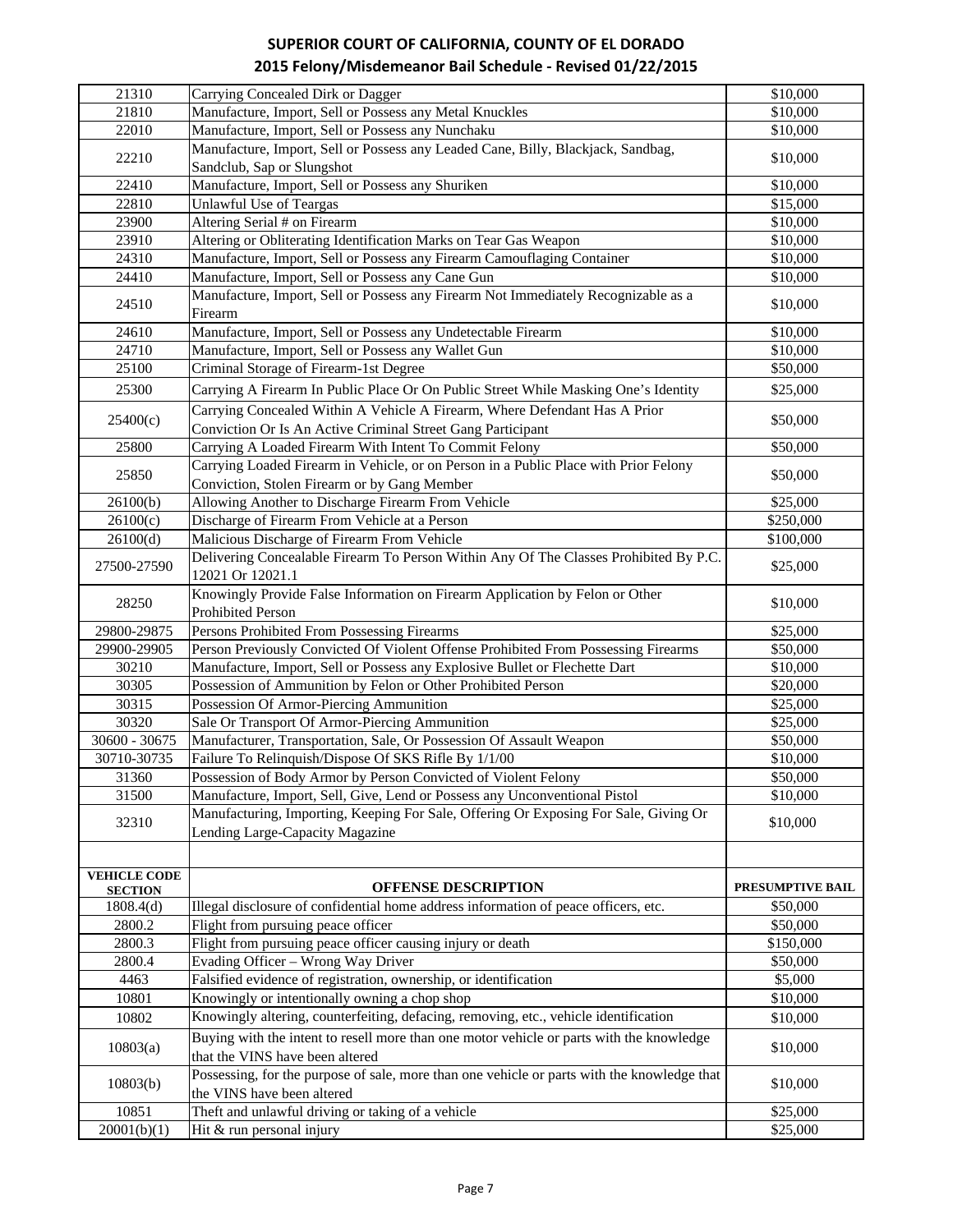| 20001(b)(2)           | Hit $&$ run causing death or serious bodily injury                                | \$75,000           |
|-----------------------|-----------------------------------------------------------------------------------|--------------------|
| 23110(b)              | Throwing substance or missile at vehicle with intent to do great bodily injury    | \$25,000           |
|                       | Driving under the influence charged as a felony                                   | \$50,000           |
| 23152                 | with 3 or more priors                                                             | \$50,000           |
|                       | with 5 or more priors                                                             | \$100,000          |
|                       | Driving under the influence                                                       |                    |
| 23153                 | *Causing bodily injury 1 victim                                                   | \$50,000           |
|                       | *Add \$25,000 for each addt'l victim *W/2 or more priors                          | \$100,000          |
|                       |                                                                                   |                    |
| <b>BUSINESS &amp;</b> |                                                                                   | <b>PRESUMPTIVE</b> |
| <b>PROFESSIONS</b>    |                                                                                   |                    |
| <b>CODE SECTION</b>   |                                                                                   | <b>BAIL</b>        |
|                       | <b>OFFENSE DESCRIPTION</b>                                                        |                    |
|                       | A Physician, Surgeon, Or Psychotherapist Engaging In Sexual Conduct With Two Or   | \$25,000           |
| 729(b)(3)             | More Patients Or Clients                                                          |                    |
|                       | Two Or More Acts Of Sexual Exploitation With A Single Victim By A Physician,      |                    |
| 729(b)(4)             | Surgeon, Or Psychotherapist                                                       | \$25,000           |
| 4324                  | <b>Forged Prescriptions</b>                                                       | \$10,000           |
| 7028.16               | Contracting w/o license during State of Emergency                                 | \$10,000           |
|                       |                                                                                   |                    |
| <b>WELFARE AND</b>    |                                                                                   | <b>PRESUMPTIVE</b> |
| <b>INSTITUTIONS</b>   |                                                                                   |                    |
| <b>CODE SECTION</b>   | <b>OFFENSE DESCRIPTION</b>                                                        | <b>BAIL</b>        |
| 1768.8(b)             | Assault by a DJJ inmate upon a non-inmate by means of force likely to produce GBI | \$75,000           |
| 10980                 | Welfare fraud                                                                     | \$10,000           |
| 11054                 | Perjury – Affirmation of eligibility                                              | \$10,000           |

| <b>HEALTH AND</b>                    |                                                          | <b>PRESUMPTIVE</b>                                                                                |
|--------------------------------------|----------------------------------------------------------|---------------------------------------------------------------------------------------------------|
| <b>SAFETY CODE</b><br><b>SECTION</b> | <b>OFFENSE DESCRIPTION</b>                               | <b>BAIL</b>                                                                                       |
| 11351<br>11352.1<br>11352            | Possession; Possession For Sale; Transportation For Sale | \$20,000 if less than<br>$\frac{1}{2}$ oz.<br>\$75,000 if exceeding<br>$\frac{1}{2}$ oz. to 2 oz. |
|                                      |                                                          | \$100,000 if<br>exceeding 2 oz. to 1<br>lb.                                                       |
|                                      |                                                          | \$200,000 if exceeding<br>1 lb. to 3 lbs.                                                         |
|                                      |                                                          | \$500,000 if exceeding<br>3 lbs. to 10 lbs.                                                       |
|                                      |                                                          | \$1,000,000 if<br>exceeding 10 lbs.                                                               |
|                                      |                                                          | \$50,000 if less than<br>$\frac{1}{2}$ oz.                                                        |
| 11353<br>11354<br>11353.7            | Use of Minor For Unlawful Transaction                    | \$100,000 if exceeding<br>$\frac{1}{2}$ oz. to 2 oz.                                              |
|                                      |                                                          | \$150,000 if exceeding<br>2 oz. to 1 lb.                                                          |
|                                      |                                                          | \$300,000 if exceed 1<br>lb. to 3 lbs.                                                            |
|                                      |                                                          | \$1,000,000 if                                                                                    |
|                                      |                                                          | exceeding 3 lbs. to 10                                                                            |
|                                      |                                                          | lbs.                                                                                              |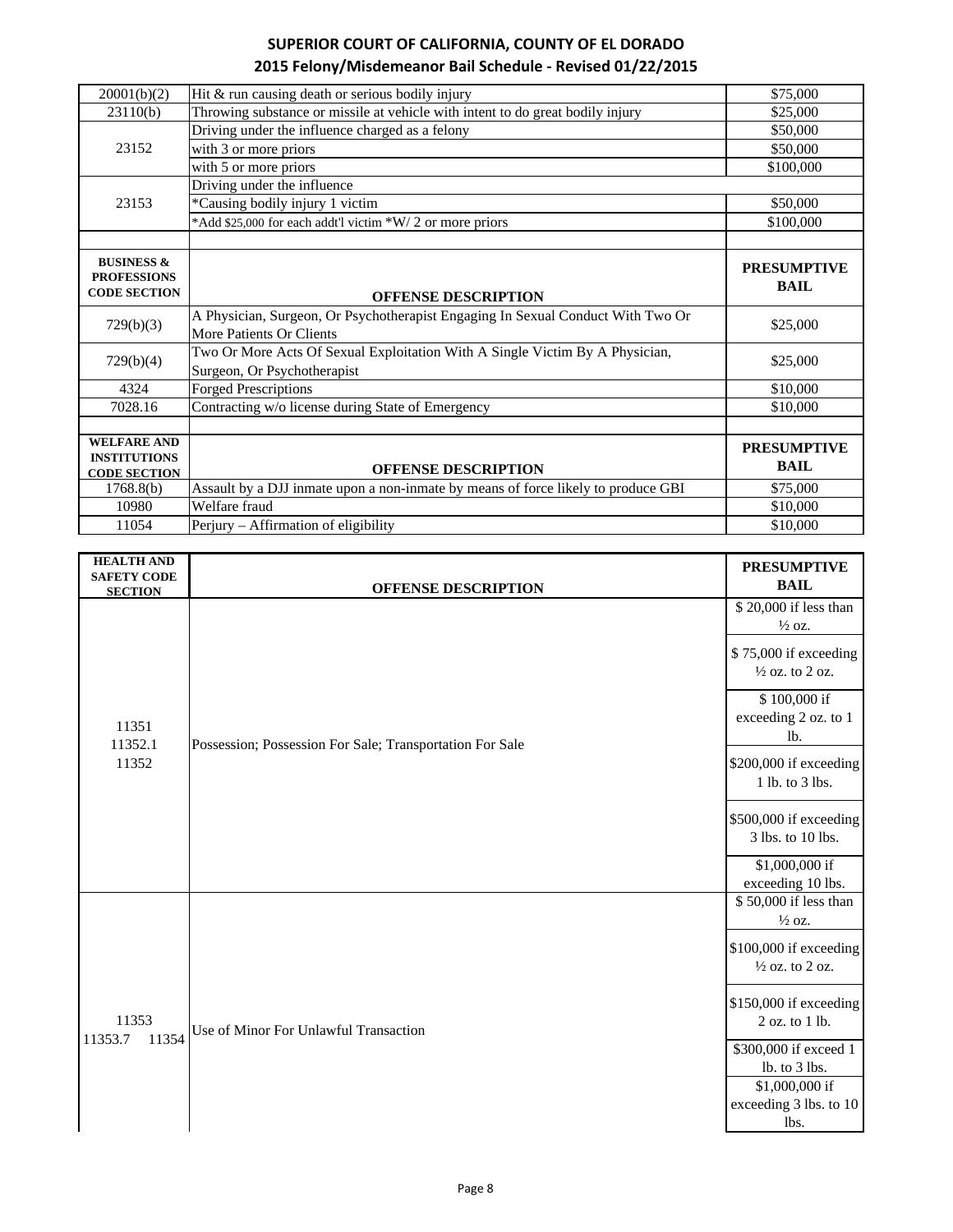|                       |                                                                                                 | \$2,000,000 if                                                                                                                                                                                                                                                                          |
|-----------------------|-------------------------------------------------------------------------------------------------|-----------------------------------------------------------------------------------------------------------------------------------------------------------------------------------------------------------------------------------------------------------------------------------------|
|                       |                                                                                                 | exceeding 10 lbs.                                                                                                                                                                                                                                                                       |
| 11355                 | Delivery Of Falsely Represented Items                                                           | \$7,500                                                                                                                                                                                                                                                                                 |
| 11358                 | Cultivation (Less Than 2 Lbs. Involved)                                                         | \$7,500                                                                                                                                                                                                                                                                                 |
| 11359                 | Possession For Sale                                                                             | \$10,000                                                                                                                                                                                                                                                                                |
| 11360                 | Transportation, Distribution, Importation                                                       | \$10,000                                                                                                                                                                                                                                                                                |
| 11361                 | Employment Of Minors For Unlawful Transactions (More Than 2 Lbs. Involved)                      | \$25,000                                                                                                                                                                                                                                                                                |
| 11363                 | Peyote - Planting And Harvesting                                                                | \$7,500                                                                                                                                                                                                                                                                                 |
| 11366                 | Maintaining A Place For Selling, Giving, Using Controlled Substance                             | \$10,000                                                                                                                                                                                                                                                                                |
| 11366.5               | Management Of Location Used For Unlawful Manufacturer Or Storage Of Controlled<br>Substance     | \$35,000                                                                                                                                                                                                                                                                                |
| 11366.6               | Use Of Location Used For Unlawful Manufacture Or Storage Of Controlled Substance                | \$50,000                                                                                                                                                                                                                                                                                |
| 11366.7<br>11366.7(b) | Sale Of Chemical, Drug, Or Laboratory Apparatus For Unlawful Use                                | \$25,000                                                                                                                                                                                                                                                                                |
| 11368                 | Generation And Use Of Forged Or Altered Prescriptions                                           | \$7,500                                                                                                                                                                                                                                                                                 |
| 11370.1               | Possession of Controlled Substance while Armed with Firearm                                     | \$50,000                                                                                                                                                                                                                                                                                |
|                       |                                                                                                 | \$20,000 if less than<br>$\frac{1}{2}$ oz.<br>\$75,000 if exceeding<br>$\frac{1}{2}$ oz. to 2 oz.                                                                                                                                                                                       |
| 11378 thru<br>11379.6 | Possession Of Controlled Substance; Possession For Sale; Manufacture Or Controlled<br>Substance | \$100,000 if<br>exceeding 2 oz. to 1<br>lb.<br>\$200,000 if exceeding                                                                                                                                                                                                                   |
|                       |                                                                                                 | 1 lb. to 3 lbs.<br>\$500,000 if exceeding<br>3 lbs. to 10 lbs.<br>\$1,000,000 if<br>exceeding 10 lbs.                                                                                                                                                                                   |
| 11380                 | <b>Employment Of Minors For Unlawful Transactions</b>                                           | \$50,000 if less than<br>$\frac{1}{2}$ oz.<br>\$150,000 if exceeding<br>$\frac{1}{2}$ oz. to 2 oz.<br>\$250,000 if exceeding<br>2 oz. to 1 lb.<br>\$400,000 if exceeding<br>1 lb. to 3 lbs.<br>\$1,000,000 if<br>exceeding 3 lbs. to 10<br>lbs.<br>$$2,000,000$ if<br>exceeding 10 lbs. |
| 11382                 | Substitution Of Fraudulently Represented Items                                                  | \$10,000                                                                                                                                                                                                                                                                                |
| 11383                 | Possession With Intent To Manufacture                                                           | \$50,000                                                                                                                                                                                                                                                                                |
| 11550(e)              | Under the Influence While in Possession of Firearm                                              | \$25,000                                                                                                                                                                                                                                                                                |
|                       |                                                                                                 |                                                                                                                                                                                                                                                                                         |
| 25189.5               | Disposal Of Hazardous Waste At Unlawful Facility; Transportation                                | \$50,000                                                                                                                                                                                                                                                                                |
| 25190                 | Second Or Subsequent Violation of 25189.5, 25189.6, 25189.7, Or 25191                           | \$30,000 for Each<br><b>Addt'l Violation</b>                                                                                                                                                                                                                                            |
| 120291                | Knowingly Exposing Another To HIV                                                               | \$500,000                                                                                                                                                                                                                                                                               |
|                       |                                                                                                 |                                                                                                                                                                                                                                                                                         |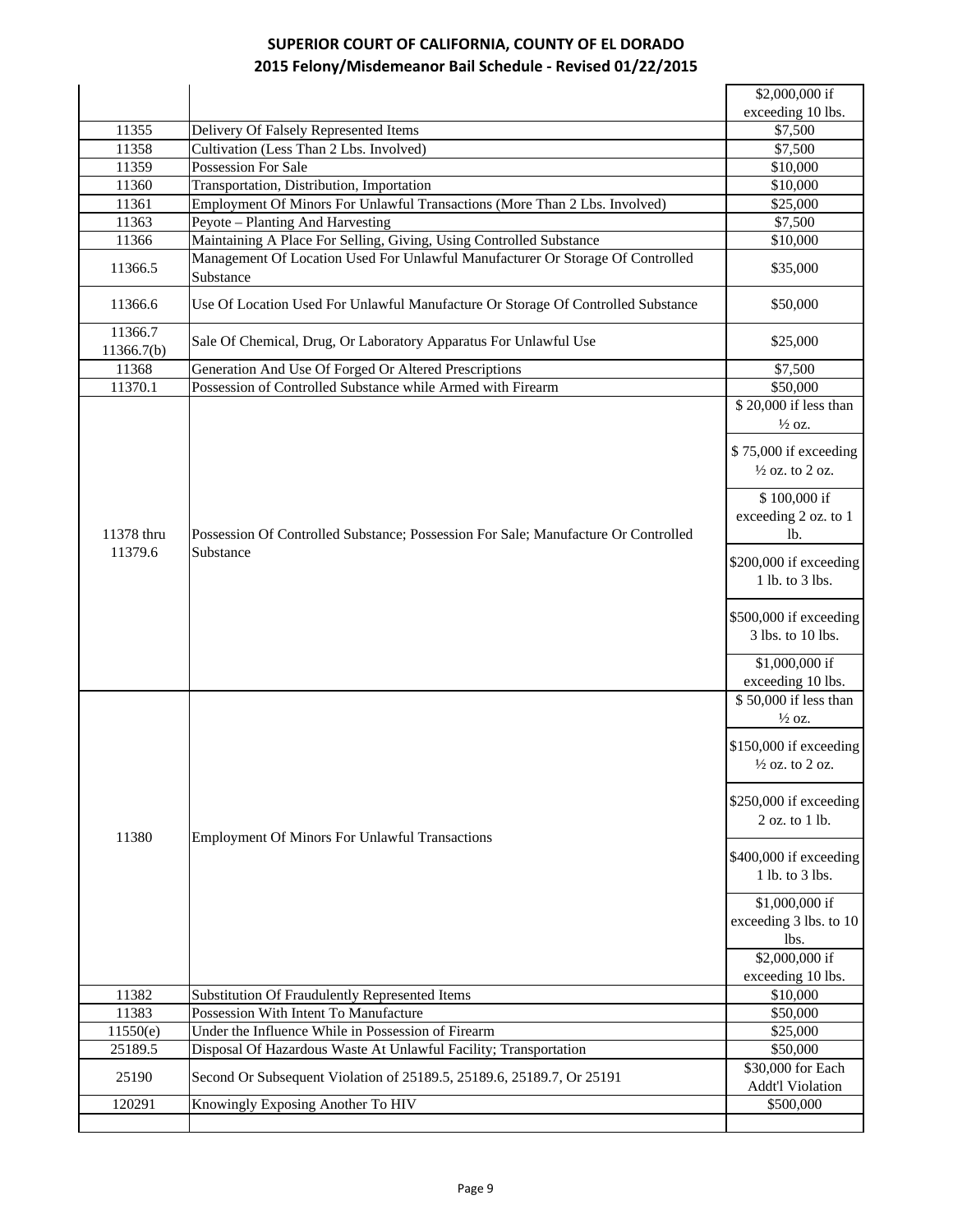|  |  | <b>ENHANCEMENTS</b> |
|--|--|---------------------|
|--|--|---------------------|

|                    | еким сементо                                                                                                  |                      |
|--------------------|---------------------------------------------------------------------------------------------------------------|----------------------|
|                    | On parole                                                                                                     | ADD: NO BAIL         |
|                    | On Post Release Community Supervision                                                                         | ADD: NO BAIL         |
|                    | On Mandatory Community Supervision                                                                            | ADD: NO BAIL         |
|                    | On misdemeanor probation                                                                                      | ADD: \$10,000        |
|                    | On felony probation                                                                                           | ADD: \$25,000        |
|                    | Each prior felony conviction                                                                                  | ADD: \$15,000        |
|                    | Each prior felony conviction with prior prison term                                                           | ADD: \$10,000        |
|                    | One prior violent or serious felony (as defined in Appendix B)                                                | \$250,000            |
|                    | Two or more prior violent or serious felonies (as defined in Appendix B)                                      | \$1 Million          |
|                    | New felony with pending felony                                                                                | ADD: \$50,000        |
|                    |                                                                                                               |                      |
|                    | PENAL CODE ENHANCEMENTS                                                                                       |                      |
|                    |                                                                                                               | \$10,000 or amount   |
| 186.11(a)(2)       | Aggravated white collar crime                                                                                 | alleged taken        |
| 186.11(a)(3)       |                                                                                                               | whichever is greater |
| 186.22(b)(1)       | Felony committed for benefit of street gang                                                                   | \$50,000             |
| 186.22(b)(4)       | Felony committed for benefit of street gang – life term                                                       | \$1 Million          |
| 186.22(d)          | Public offense (felony or misdemeanor) committed for benefit of street gang                                   | \$50,000             |
| 190.05             | Second-degree murder with prior 187                                                                           | \$1 Million          |
|                    |                                                                                                               |                      |
| 191.5(d)           | Gross vehicular manslaughter with certain priors                                                              | \$1 Million          |
| $422.75(a)$ or (b) | Hate Crime                                                                                                    | \$20,000             |
| 422.75(c)          | -In concert                                                                                                   | \$30,000             |
| 451.1              | Arson with prior; GBI to emergency personnel; GBI to more than 1 victim; multiple                             | \$100,000            |
|                    | structures or special device used                                                                             |                      |
| 452.1              | Reckless fire                                                                                                 | \$100,000            |
| 667.5(c)(21)       | Another Person Other Than Accomplice in Residence During Burglary                                             | \$50,000             |
| 667.51             | Prior Sex Offense, Minor Victim                                                                               | \$1 Million          |
| 667.61             | Aggravated sex offenses - life sentence                                                                       | \$1 Million          |
| 667.71             | Sex crimes: 261(a)2, 262(a)1, 264.1, 288a, 288b, 289a, 288.5, 286c, 286d, 289                                 | \$1 Million          |
| 667.8(a)           | Kidnapping to commit sex offense (261, 262, 264.1, 286, 288a, 289)                                            | \$1 Million          |
| 667.8(b)           | Kidnapping victim under 14 to commit sex offense 286c, 288, 288a(c)                                           | \$1 Million          |
| 667.85             | Kidnapping victim under 14 to permanently deprive parent                                                      | \$100,000            |
| 667.9(a)           | Certain enumerated crimes when victim is disabled, over 65, or under 14                                       | \$25,000             |
| 667.9(b)           | Certain enumerated crimes when victim is disabled, over 65 or under 14, and prior 289                         | \$25,000             |
| 667.1              | Anal/genital penetration (289), victim disabled, over 65 or under 14, and prior 289                           | \$25,000             |
| 667.15(a)          | Exhibiting to minor matter depicting minor engaging in sexual conduct (288)                                   | \$10,000             |
| 667.15(b)          | Exhibiting to minor matter depicting minor engaging in sexual conduct $(3 \text{ or more acts of})$<br>288.5) | \$10,000             |
| 12021.5            | Possession of firearm, detachable magazine, or belt-feeding device during street gang                         | \$10,000             |
|                    | crime                                                                                                         |                      |
| 12022(a)(1)        | Principal armed with firearm                                                                                  | \$25,000             |
| 12022(a)(2)        | Principal armed with assault weapon or machine gun                                                            | \$50,000             |
| 12022(b)(1)        | Personal use of deadly/dangerous weapon other than firearm                                                    | \$25,000             |
| 12022(b)(2)        | Personal use of deadly /dangerous weapon and carjacking                                                       | \$50,000             |
| 12022(c)           | Personally armed with firearm during specified drug offense                                                   | \$25,000             |
| 12022(d)           | Knowledge that another principal is personally armed during specified drug offenses                           | \$25,000             |
| 12022.1            | New felony offense committed while defendant released on bail or OR                                           | \$50,000             |
| 12022.2(a)         | Armed with firearm with armor/metal piercing ammunition                                                       | \$50,000             |
| 12022.2(b)         | Wore bulletproof vest during violent offense                                                                  | \$50,000             |
| 12022.3(a)         | Sexual offenses – use of firearm or deadly weapon in commission (261, 262, 264.1, 286,2)<br>88, 288a, 289)    | \$50,000             |
| 12022.3(b)         | Sexual offenses – armed with firearm or deadly weapon (261, 262, 264.1, 286, 288, 288a,<br>289)               | \$50,000             |
| 12022.4            | Furnishing firearm for felony                                                                                 | \$20,000             |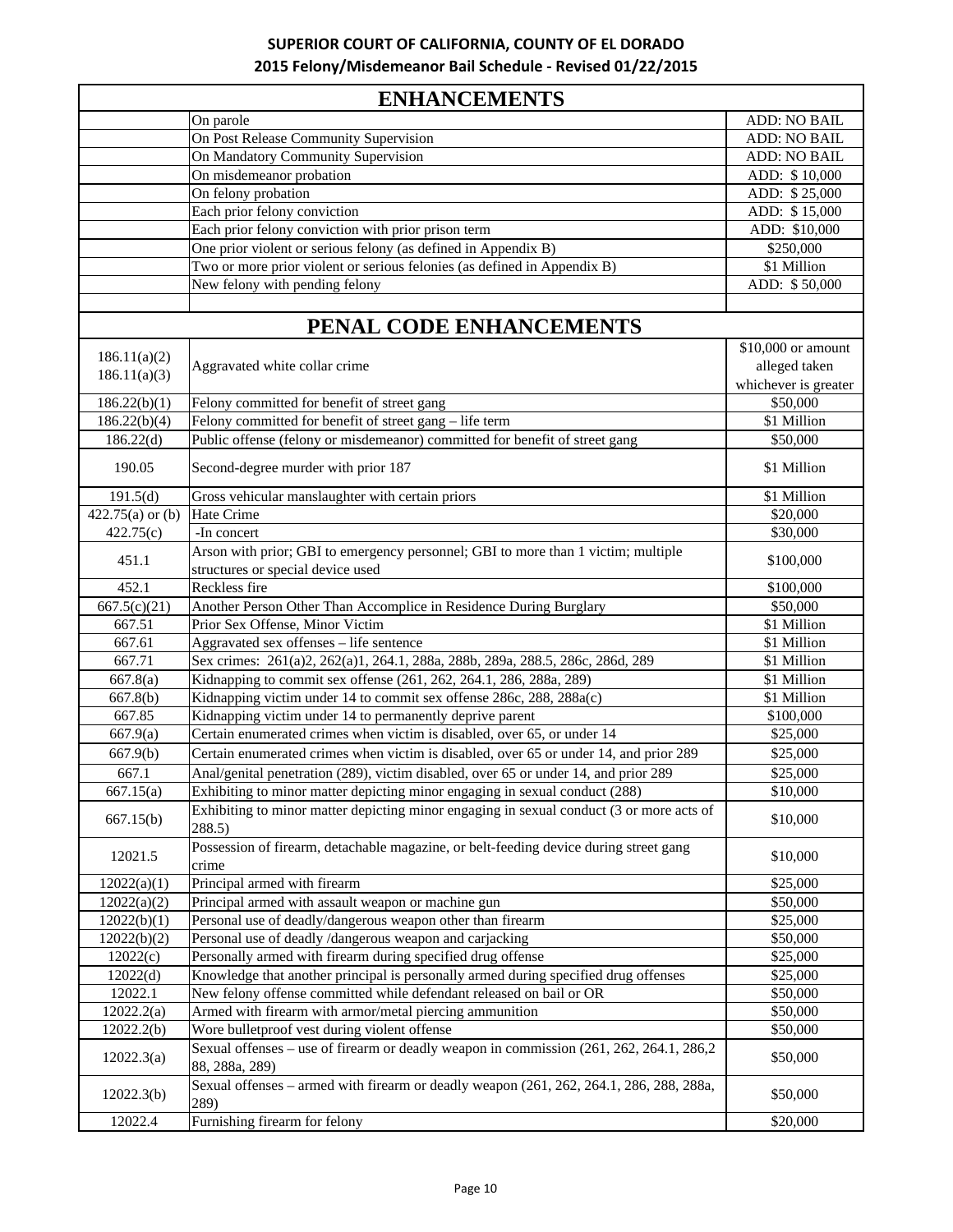| 12022.5(a)                       | Personal use of firearm                                                                | \$50,000              |
|----------------------------------|----------------------------------------------------------------------------------------|-----------------------|
| 12022.5(b)                       | Personal use of assault weapon or machine gun                                          | \$100,000             |
| 12022.53(b)                      | Personal use of firearm in specified crimes (Appendix A)                               | \$100,000             |
| 12022.53(c)                      | Personal discharge of firearm in specified crimes (Appendix A)                         | \$200,000             |
| 12022.53(d)                      | Personal discharge of firearm causing GBI or death in specified crimes (Appendix A) or | \$1 Million           |
|                                  | 12034 from vehicle or 246 at inhabited dwelling, vehicle, or aircraft                  |                       |
| 12022.55                         | Discharging firearm from vehicle with GBI or death                                     | \$200,000             |
|                                  |                                                                                        | \$10,000 or amount of |
| 12022.6                          | Intentionally taking or damaging property during felony                                | alleged loss,         |
|                                  |                                                                                        | whichever is greater  |
|                                  | Personal infliction of GBI                                                             | \$50,000              |
| $12022.7(a)$ thru                | with permanent brain injury or paralysis                                               | \$100,000             |
| 12022.7(e)                       | victim over 70                                                                         | \$100,000             |
|                                  | child under 5                                                                          | \$100,000             |
|                                  | DV case                                                                                | \$50,000              |
| 12022.75                         | Administer drug against victim's will by force or fear of injury                       | \$50,000              |
| 12022.8                          | GBI in specified sex offenses                                                          | $\overline{$}250,000$ |
| 12022.85                         | Specified sex offense with AIDS or HIV                                                 | \$250,000             |
| 12022.9                          | Personal infliction of injury terminating pregnancy                                    | \$250,000             |
|                                  |                                                                                        |                       |
| 12022.95                         | Child endangerment with death                                                          | \$250,000             |
|                                  |                                                                                        |                       |
|                                  |                                                                                        |                       |
| 12072(g)(4)                      | Dealer selling or delivering firearm to minor                                          | \$50,000              |
|                                  |                                                                                        |                       |
|                                  | <b>HEALTH &amp;SAFETY CODE ENHANCEMENTS</b>                                            |                       |
| 11353.6                          | Sale of controlled substance to minor on grounds of or within 1,000 feet of school     | Double bail or        |
|                                  |                                                                                        | original offense      |
| 11370.2                          | Violation of 11351, 11351.5, 11352, 11378, 11378.5, 11379, 11379.5, 11379.6, 11380.5,  | \$10,000              |
|                                  | 11383 with prior of any                                                                |                       |
|                                  | Possession for sale, transportation, sale of heroin or cocaine                         |                       |
|                                  | more than 1 kg                                                                         | \$50,000              |
|                                  | more than 4 kg                                                                         | \$100,000             |
| 11370.4(a)                       | more than 10 kg                                                                        | \$200,000             |
|                                  | more than 20 kg                                                                        | \$500,000             |
|                                  | more than $40$ kg                                                                      | \$750,000             |
|                                  | more than 80 kg                                                                        | \$1 Million           |
|                                  | Possession for sale, or transportation of methamphetamine, amphetamine, PCP            |                       |
|                                  | more than 1 kg or 30 liter                                                             | \$50,000              |
|                                  | more than 4 kg or 100 liter                                                            | \$100,000             |
| 11370.4(b)                       | more than 10 kg or 200 liter                                                           | \$200,000             |
|                                  |                                                                                        |                       |
|                                  | more than 20 kg or 400 liter                                                           | \$5,000,000           |
|                                  | Manufacture, possession for manufacture of methamphetamine, amphetamine, PCP           | Double bail of        |
| 11379.7                          | in structure in present of child under 16                                              | underlying charge     |
|                                  | causes GBI to child under 16                                                           | \$1 Million           |
|                                  | Manufacture of PCP                                                                     |                       |
| 11379.8                          | more than 3 gal. or 1 lb.                                                              | \$50,000              |
|                                  | more than 10 gal. or 3 lbs.                                                            | \$100,000             |
|                                  | more than 25 gal. or 10 lbs.                                                           | \$200,000             |
|                                  | more than 105 gal. or 44 lbs.                                                          | \$500,000             |
|                                  | Manufacture, possession for manufacture, methamphetamine, amphetamine, or PCP which    |                       |
| 11379.9                          | causes death or GBI                                                                    | \$1 Million           |
|                                  |                                                                                        |                       |
| <b>VEHICLE CODE ENHANCEMENTS</b> |                                                                                        |                       |
| 20001(c)                         | Hit and run after manslaughter                                                         | \$50,000              |
| 23556(c)                         | DUI with GBI and 4 priors                                                              | \$10,000              |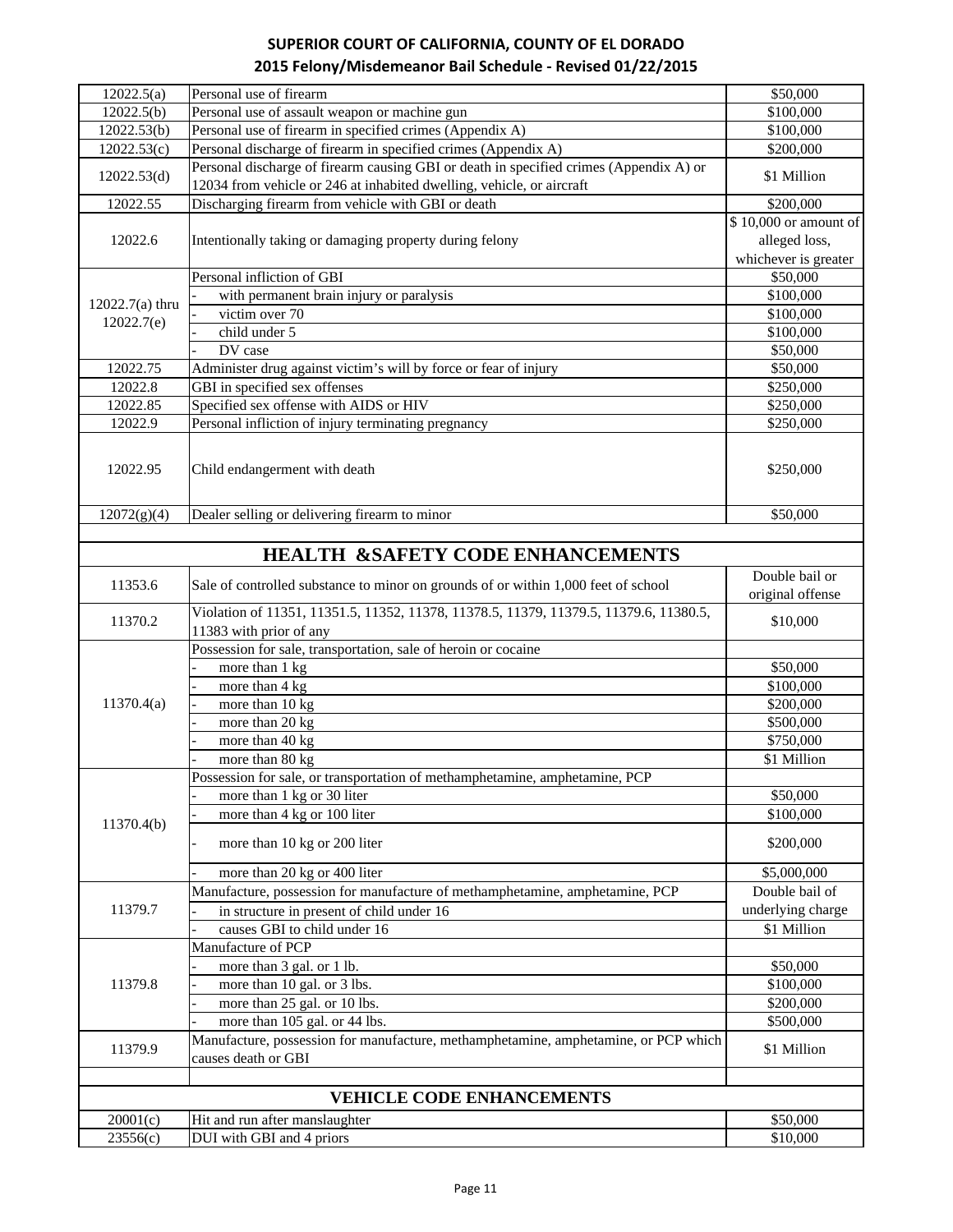| 23558                                                                   | DUI with injuries or death to more than 1 victim  | \$10,000 per victim                                                 |
|-------------------------------------------------------------------------|---------------------------------------------------|---------------------------------------------------------------------|
|                                                                         |                                                   |                                                                     |
|                                                                         | PENAL CODE BOOKING ON VIOLATION OF PROBATION ONLY |                                                                     |
| 1203.2                                                                  | On summary probation                              | Bail to be set<br>consistent with<br>originally convicted<br>charge |
| 1203.2                                                                  | On felony or misdemeanor formal probation         | <b>NO BAIL</b>                                                      |
|                                                                         |                                                   |                                                                     |
| PENAL CODE BOOKING ON VIOLATION OF MANDATORY COMMUNITY SUPERVISION ONLY |                                                   |                                                                     |
| 1170(h)(5)(B)                                                           | Violation of Mandatory Community Supervision      | <b>NO BAIL</b>                                                      |
|                                                                         |                                                   |                                                                     |

# 3455 Violation of Postrelease Community Supervision NO BAIL **PENAL CODE BOOKING ON VIOLATION OF POSTRELEASE COMMUNITY SUPERVISION**

# **APPENDIX A**

**The offenses listed in the following are subject to Penal Code § 12022.53**

\*Any Felony Punishable By Death or Imprisonment in the State Prison for Life  $C$ rime Listed Below Other Than an Assault

| <b>Penal Code</b> | <b>Description</b>                                    |
|-------------------|-------------------------------------------------------|
| 187               | Murder                                                |
| 203 or 205        | Mayhem                                                |
| 207.209, 209.5    | Kidnapping                                            |
| 211               | Robbery                                               |
| 215               | Carjacking                                            |
| 220               | Assault with Intent to Commit a Specified Felony      |
| 245(d)            | Assault with a Firearm on a Peace Officer/Firefighter |
| 261 or 262        | Rape                                                  |
| 264.1             | Rape or Sexual Penetration in Concert                 |
| 286               | Sodomy                                                |
| 288 or 288.5      | Lewd Act on a Child                                   |
| 288a              | <b>Oral Copulation</b>                                |
| 289               | <b>Sexual Penetration</b>                             |
| 4500              | Assault by a Life Prisoner                            |
| 4501              | Assault by a Prisoner                                 |
| 4503              | Holding a Hostage by a Prisoner                       |

# **APPENDIX B**

**Violent Felonies (Penal Code § 667.5c):**

**Any Felony Punishable By Death or Imprisonment in the State Prison for Life**

| <b>Penal Code</b> | <b>Description</b>                                                                         |
|-------------------|--------------------------------------------------------------------------------------------|
| 136.1             | Threats to victims or witnesses that would constitute felony violation of 186.22, Criminal |
|                   | <b>Street Gang Activity</b>                                                                |
| 187, 189          | Murder                                                                                     |
| 192               | Voluntary Manslaughter                                                                     |
| 203, 205          | Mayhem                                                                                     |
| $209 - 209.5$     | Kidnapping                                                                                 |
| 211               | Robbery                                                                                    |
| 215               | Carjacking                                                                                 |
| 220               | Assault with the intent to commit Mayhem, Rape, Sodomy, or Oral Copulation                 |
| $261(a)(2)$ , (6) | Rape by force, violence, duress, menace, fear or threat to retaliate                       |
| $262(a)(1)$ , (4) | Spousal rape by force, violence, duress, menace, fear or threat to retaliate               |
| 264.1             | Rape/sexual penetration in concert by force or violence                                    |
|                   | Sodomy by force, violence, duress, menace, or fear of immediate and unlawful bodily        |
| 286(c)            | injury on the victim or another person                                                     |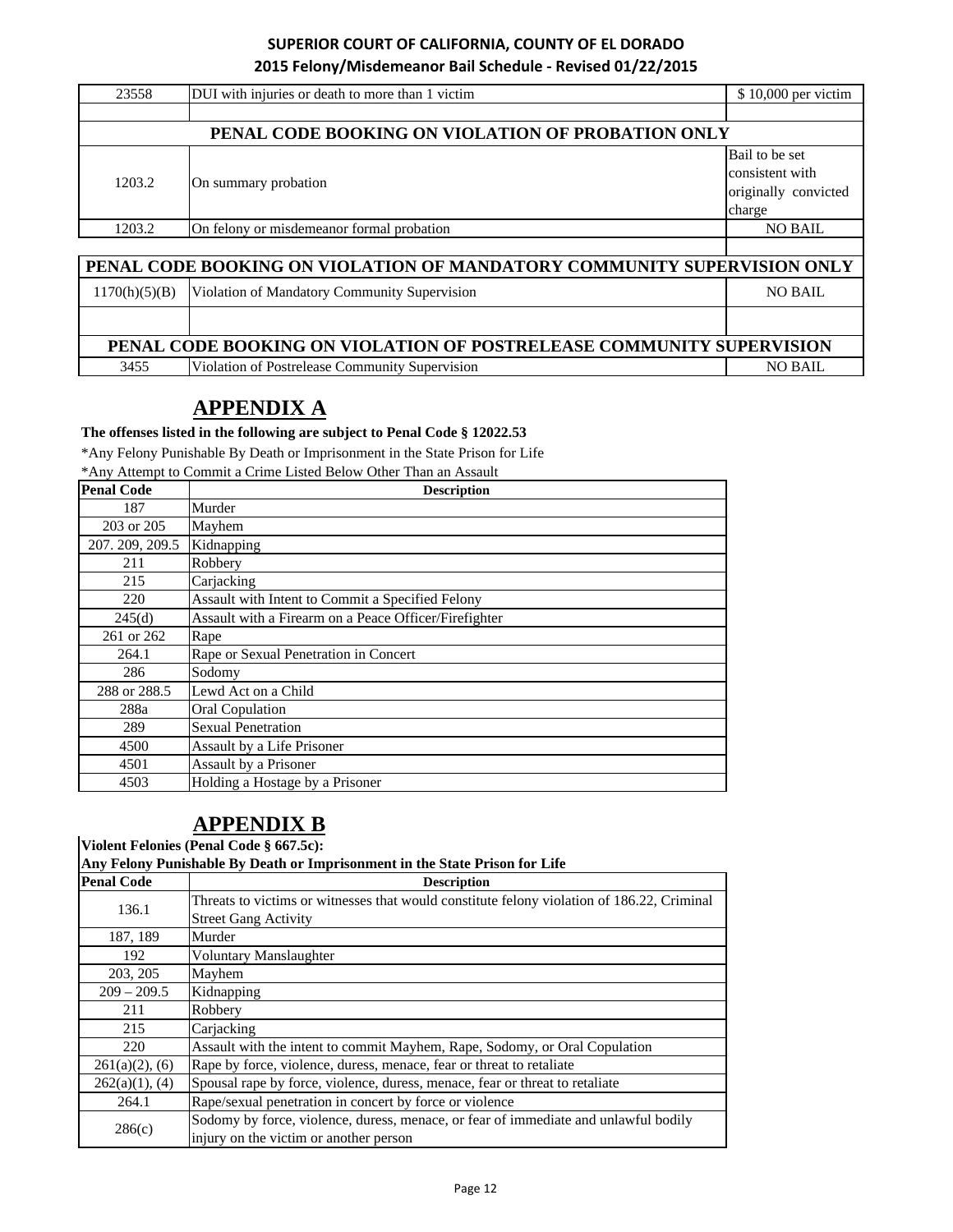| 288              | Lewd acts on a child under the age of 14 years                                           |
|------------------|------------------------------------------------------------------------------------------|
| 288.5            | Continuous sexual abuse of a child                                                       |
| 288a(c)(2)       | Oral copulation by force, violence, duress, menace, or fear of immediate and unlawful    |
|                  | bodily injury on the victim or another person                                            |
|                  | Sexual penetration by force, violence, duress, menace, or fear of immediate and unlawful |
| 289(a)           | bodily injury on the victim or another person                                            |
| $451(a)$ , (b)   | Arson causing GBI or burning of inhabited structure property                             |
| 459, 460(a)      | First degree burglary with person present                                                |
| 518              | Extortion that would constitute a felony violation of 186.22; street gang activity       |
| 664/187          | Attempted murder                                                                         |
| 12308            | Explosion of device with intent to commit murder                                         |
| 12309            | Explosion of device or 12310                                                             |
| 12022.5          | Use of firearm in commission of felony                                                   |
| 12022.53         | Use of firearm in commission of felonies specified in Appendix A                         |
| 12022.55         | Intentional infliction of GBI or death by discharging firearm from vehicle               |
| 12022.7          | Infliction of GBI in commission of felony                                                |
| 12022.9          | Intentional infliction of injury on pregnant victim                                      |
| $11418(b)$ , (c) | Use of weapon of mass destruction widespread damage                                      |

# **APPENDIX C**

#### **Serious Felonies - Penal Code §§ 1192.7(c); 1192.8(a):**

\*Any Felony Punishable By Death or Imprisonment in the State Prison for Life

\*Any felony in which the defendant personally inflicts great bodily injury on any person, other

than an accomplice, or any felony in which the defendant personally uses a firearm.

\*Attempt to commit a felony punishable by death or imprisonment in the state prison for life.

\*Any felony in which the defendant personally used a dangerous or deadly weapon.

\*Selling, furnishing, administering, giving, or offering to sell, furnish, administer, or give

to a minor any heroin, cocaine, phencyclidine (PCP), or any methamphetamine-related

drug, as described in paragraph (2) or subdivision (d) of Section 11055 of the Health and

Safety Code, or any of the precursors of methamphetamines, as described in subparagraph (A) of paragraph (1) of subdivision (f) of Section 11055 or subdivision (a) of Section 11100

of the Health and Safety Code.

\*Any attempt to commit "serious felony."

\*Any conspiracy to commit "serious felony."

| <b>Penal Code</b> | <b>Description</b>                                                                       |
|-------------------|------------------------------------------------------------------------------------------|
| 136.1             | Intimidation of victims or witnesses                                                     |
| 186.22            | Criminal street gang activity that constitutes a felony                                  |
| 187, 189          | Murder                                                                                   |
| 191.5(c)(1), (3)  | Gross vehicular manslaughter involving personal infliction of GBI or personal use of     |
|                   | dangerous or deadly weapon                                                               |
| 192(a)            | Voluntary manslaughter                                                                   |
| 192(c)(1), (3)    | Vehicular manslaughter involving personal infliction of GBI or personal use of dangerous |
|                   | or deadly weapon                                                                         |
| $192.5(a)$ , (c)  | Vehicle manslaughter with vessel involving personal infliction of GBI or personal use of |
|                   | dangerous or deadly weapon                                                               |
| 203, 205          | Mayhem                                                                                   |
| $207 - 209.5$     | Kidnapping                                                                               |
| 211               | Robbery or bank robbery                                                                  |
| 215               | Carjacking                                                                               |
| 220               | Assault with the intent to commit mayhem, rape, sodomy, or oral copulation               |
| 220, 211, 261     | Assault with intent to commit rape or robbery                                            |
| 244               | Throwing acid or flammable substances                                                    |
|                   | Assault with a deadly weapon, firearm, machinegun, assault weapon, or semiautomatic      |
| 245               | firearm or assault on a peace officer or firefighter                                     |
| 245(c)            | Assault with a deadly weapon against a public transit employee, custodial officer, or    |
|                   | school employee                                                                          |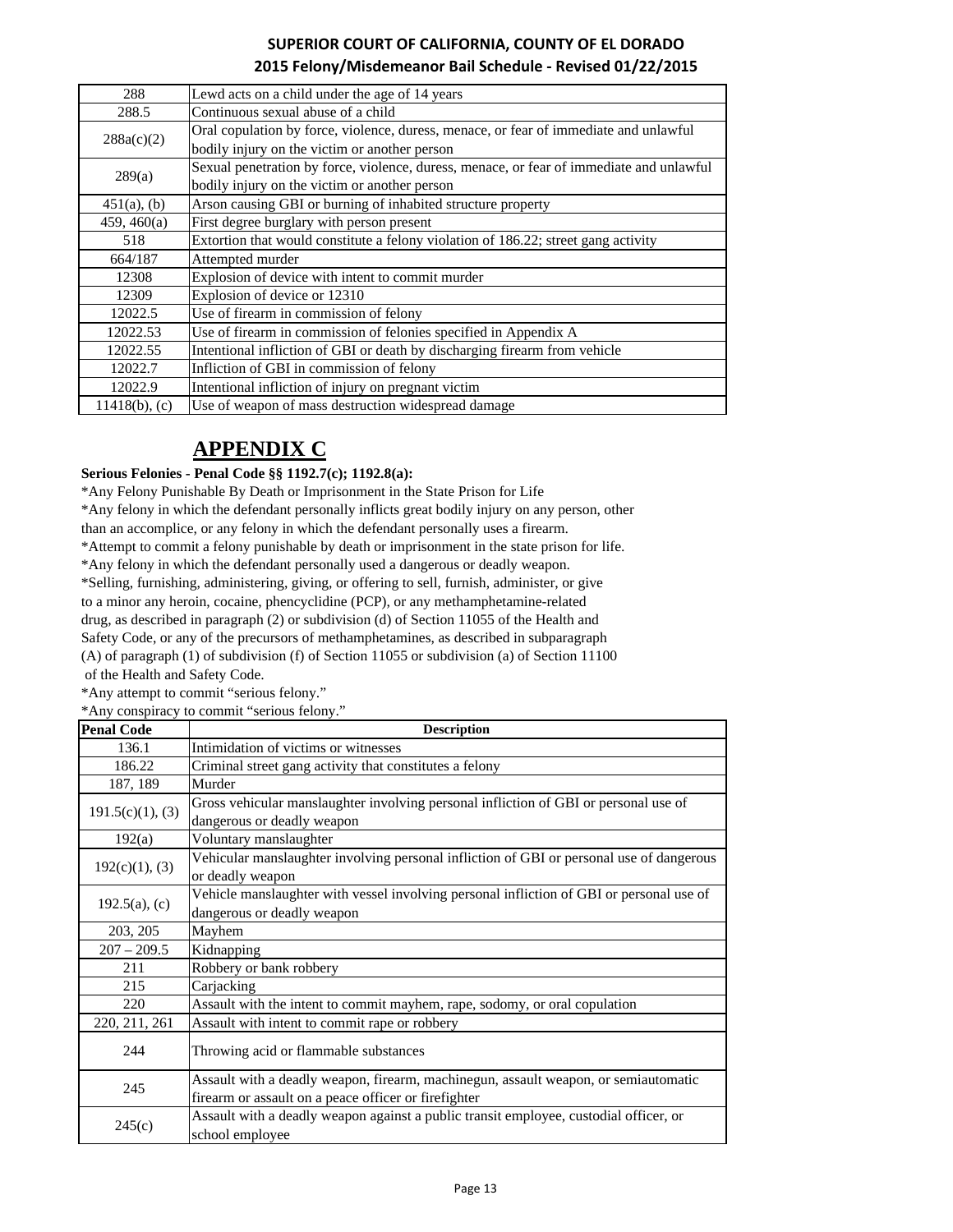| SUPERIOR COURT OF CALIFORNIA, COUNTY OF EL DORADO          |
|------------------------------------------------------------|
| 2015 Felony/Misdemeanor Bail Schedule - Revised 01/22/2015 |

| 245.2 to 245.5      | Assault with a deadly weapon against a public transit employee, custodial officer, or                                           |
|---------------------|---------------------------------------------------------------------------------------------------------------------------------|
|                     | school employee                                                                                                                 |
| 246                 | Discharge of a firearm at an inhabited dwelling, vehicle, or aircraft                                                           |
| 261, 262            | Rape                                                                                                                            |
| 264.1               | Commission of rape or sexual penetration in concern with another person                                                         |
|                     | Oral copulation by force, violence, duress, menace, threat or GBI, or fear of immediate                                         |
| 286(c)              | and unlawful bodily injury on the victim or another person                                                                      |
| 288.6               | Continuous sexual abuse of a child                                                                                              |
|                     | Sexual penetration by force, violence, duress, menace, threat of GBI, or fear of immediate                                      |
| 289(a)              | and unlawful bodily injury on the victim or another person                                                                      |
| 422                 | Criminal threats                                                                                                                |
| 451                 | Arson                                                                                                                           |
| 459, 460            | First degree burglary                                                                                                           |
| 487                 | Grand theft involving a firearm                                                                                                 |
| 664/187             | Attempted murder                                                                                                                |
| 4500                | Assault by a life prisoner on a non-inmate                                                                                      |
| 4501                | Assault with a deadly weapon by an inmate                                                                                       |
| 4503                | Holding of a hostage by a person confined in a state prison                                                                     |
| 12022.53            | Use of firearm in felonies listed in Appendix A                                                                                 |
| $12034(c)$ , (d)    | Shooting from a vehicle                                                                                                         |
| 12303.3             | Exploding a destructive device or any explosive with intent to injure                                                           |
| 12308               | Exploding a destructive device or any explosive with intent to murder                                                           |
| 12309               | Exploding a destructive device or any explosive causing GBI                                                                     |
| 12310               | Exploding a destructive device causing mayhem, death, or GBI                                                                    |
| $11418(b)$ , (c)    | Use of weapon of mass destruction in form that may cause widespread damage                                                      |
| <b>VEHICLE CODE</b> | <b>Description</b>                                                                                                              |
| 2800.3              | Evading police officer causing death or injury with personal infliction of GBI or personal<br>use of dangerous or deadly weapon |
| 23104(b)            | Reckless driving causing bodily injury with personal infliction or GBI or personal use of<br>dangerous or deadly weapon         |
| 23153               | DUI causing injury with personal infliction of GBI or personal use of a dangerous or<br>deadly weapon                           |

# **MISDEMEANOR BAIL SCHEDULE**

| <b>Penal Code</b>                  | <b>Description</b>                                                          | <b>Presumptive Bail</b> |
|------------------------------------|-----------------------------------------------------------------------------|-------------------------|
| Charges not<br>specifically listed | Any misdemeanor offense without presumptive bail listed including H&S Codes | \$2,000                 |
| 135                                | Destroying Evidence                                                         | \$2,000                 |
| 148(a)(1)                          | Resisting, Delaying or Obstructing an Officer or EMT                        | \$3,000                 |
| 148.3, 148.5                       | False Report of Crime or Emergency                                          | \$3,000                 |
| 152.3                              | Failure to Report Murder or Sex Crime-Child Victim                          | \$3,000                 |
| 166(a)                             | Disobey court order                                                         | \$3,000                 |
| 166(c)(1)                          | Violation of protective order in domestic violence case                     | \$30,000                |
| 192(c)(2)                          | Vehicular manslaughter without gross negligence                             | \$5,000                 |
| 236/237(a)                         | False imprisonment                                                          | \$5,000                 |
| 240                                | Assault                                                                     | \$2,000                 |
| 242/243(a)                         | <b>Battery</b>                                                              | \$5,000                 |
| 243(b)                             | Battery on peace officer                                                    | \$7,500                 |
| 243(e)(1)                          | Battery on spouse, etc.                                                     | \$7,500                 |
| 243(d)                             | Battery with serious bodily injury                                          | \$7,500                 |
| $245(a)(1)$ PC                     | Assault With Deadly Weapon Or Force Likely To Produce Great Bodily Injury   | \$7,500                 |
| 270                                | Failure to provide for children                                             | \$2,000                 |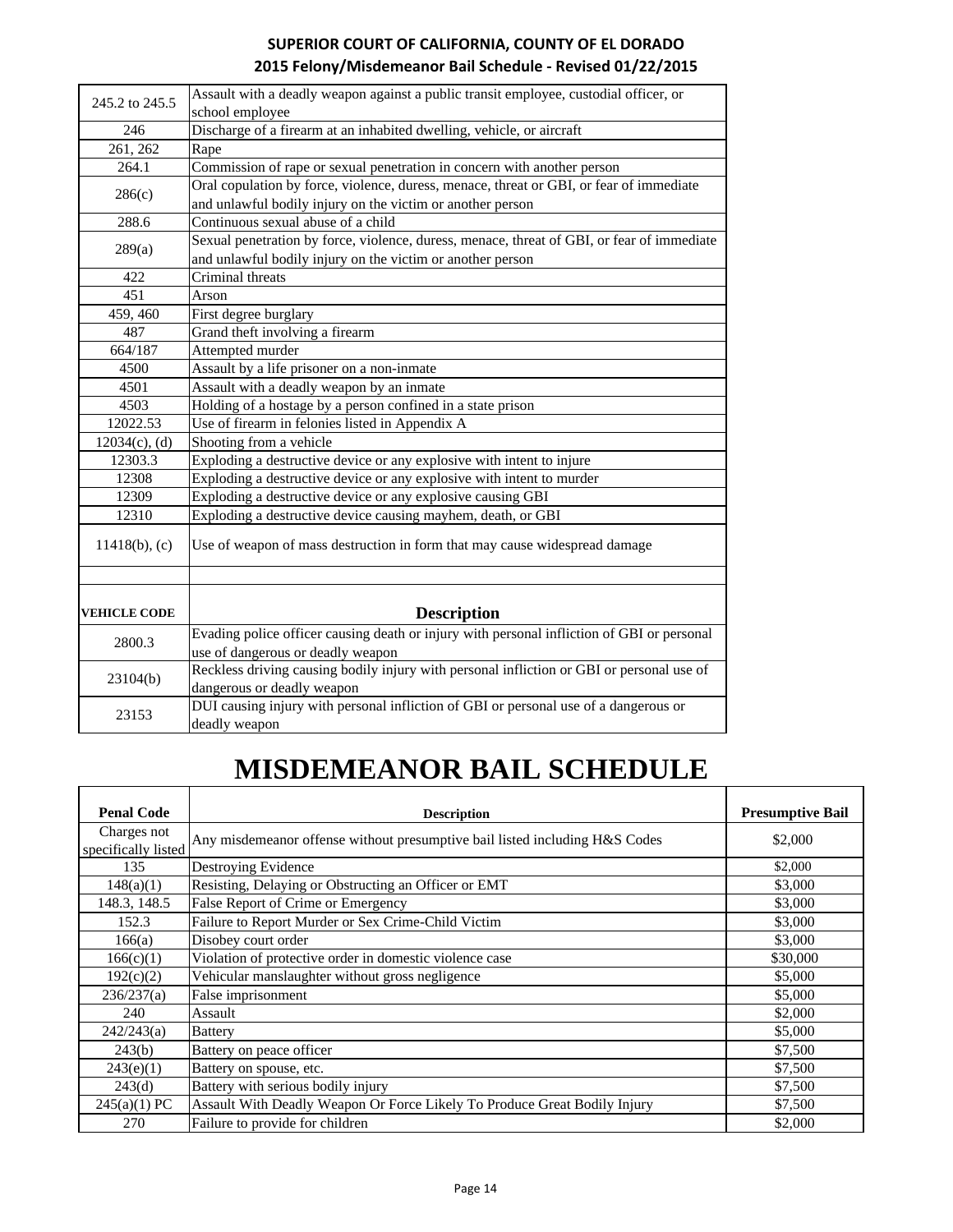| 272                                    | Contributing to delinquency of a minor                                                                              | \$2,500              |
|----------------------------------------|---------------------------------------------------------------------------------------------------------------------|----------------------|
| 273a(a)                                | Child Cruelty: Causing Possible Injury/Death                                                                        | \$15,000             |
|                                        | Endangering child or causing or permitting child to suffer physical pain, mental suffering,                         | \$10,000             |
| 273a(b)                                | or injury                                                                                                           |                      |
| 273.5                                  | Spousal or cohabitant abuse                                                                                         | $\overline{$}37,500$ |
| 273.6(a)                               | Violation of protective order in family law case                                                                    | \$25,000             |
| 273.6(b)                               | Violation of protective order resulting in injury, in family law case                                               | \$35,000             |
| 290.018 (a), (d)<br>or $(f)$           | Fail to Register as Required                                                                                        | \$10,000             |
| 311.11                                 | Possess/Control any matter relating to sexual conduct of a minor                                                    | \$25,000             |
| 314                                    | Lewdness obscenity $-1st$ offense                                                                                   | \$2,500              |
| 384A                                   | Cutting Christmas trees without a permit                                                                            | \$1,000              |
| 415                                    | Disturbing the peace                                                                                                | \$1,000              |
| 417                                    | Brandishing a weapon                                                                                                | \$10,000             |
| 476A                                   | Bad checks - misdemeanor                                                                                            | \$1,500              |
| 488                                    | Petty theft (If Infraction-Fine \$154.00)                                                                           | \$1,500              |
| 537(a)                                 | Defrauding an innkeeper                                                                                             | \$1,500              |
| 594(b)(2)(a)                           | Maliciously injures or destroys real or personal property (less than \$400)                                         | \$5,000              |
| 597                                    | Killing, maiming, or abusing animals                                                                                | \$5,000              |
| 647.6                                  | Molesting a child                                                                                                   | \$10,000             |
| 647E                                   | Loitering                                                                                                           | \$500                |
|                                        |                                                                                                                     |                      |
| 647F                                   | Drunk in a public place<br>Escape or attempt to escape from that custody after magistrate or judge has ordered that | \$500                |
| 836.6                                  | person remanded                                                                                                     | \$10,000             |
|                                        |                                                                                                                     |                      |
| <b>HEALTH &amp;</b>                    |                                                                                                                     | <b>PRESUMPTIVE</b>   |
| <b>SAFETY CODE</b>                     | <b>OFFENSE DESCRIPTION</b>                                                                                          | <b>BAIL</b>          |
| 11350                                  | Possession of Specified Narcotics                                                                                   | \$2,500              |
|                                        |                                                                                                                     |                      |
| 11377                                  | Possession of Specified Narcotics                                                                                   | \$2,500              |
|                                        |                                                                                                                     |                      |
| <b>VEHICLE CODE</b>                    |                                                                                                                     | <b>PRESUMPTIVE</b>   |
| <b>SECTION</b>                         | <b>OFFENSE DESCRIPTION</b>                                                                                          | <b>BAIL</b>          |
|                                        | Suspended/revoked license                                                                                           | \$2,500              |
| 14601,                                 | With 1 prior                                                                                                        | \$5,000              |
| 14601.1,                               | With 2 priors                                                                                                       | \$7,500              |
| 14601.2, 14601.5                       | With 3 or more priors                                                                                               | \$10,000             |
| 20002(a)                               | Hit and run causing property damage                                                                                 | \$2,500              |
| 23104                                  | Reckless driving causing bodily injury                                                                              | \$2,500              |
| 23112(A)(B)                            | Dumping on highway                                                                                                  | \$1,000              |
| 23112.5                                | Hazardous materials - notification of agency                                                                        | \$500                |
| 23113(A)                               | Removal of material from highway                                                                                    | \$500                |
| 23114                                  | Spilling load on highway                                                                                            | \$500                |
| 23115                                  | Rubbish vehicle cover required                                                                                      | \$500                |
| 23116                                  | Transport of minors without restraints                                                                              | \$500                |
| 23117                                  | Transport of animals without restraints                                                                             | \$500                |
| 23120                                  | Side vision obstructed by temple width of glasses                                                                   | \$300                |
| 23127                                  | Motor vehicle on riding/hiking trails                                                                               | \$500                |
| 23128(A)                               | Snow mobile on highway                                                                                              | \$500                |
| $23128(B) - (D)$                       | Snow mobile – negligent operation pursuing game or trespassing                                                      | \$500                |
| 23129                                  | Obstructed camper exit                                                                                              | \$300                |
| 23130(A)                               | Vehicle noise limit                                                                                                 | \$100                |
| 23130.5                                | Vehicle noise limits - specified areas                                                                              | \$100                |
| 23135                                  | Modified motorized bicycle                                                                                          | \$135                |
| $23152(a) - (e)*$                      | Driving under influence of alcohol/drugs 1 <sup>st</sup> offense                                                    | \$5,000              |
| $23152(a) - (e)*$<br>$23152(a) - (e)*$ | Driving under influence of alcohol/drugs refusal                                                                    | \$15,000             |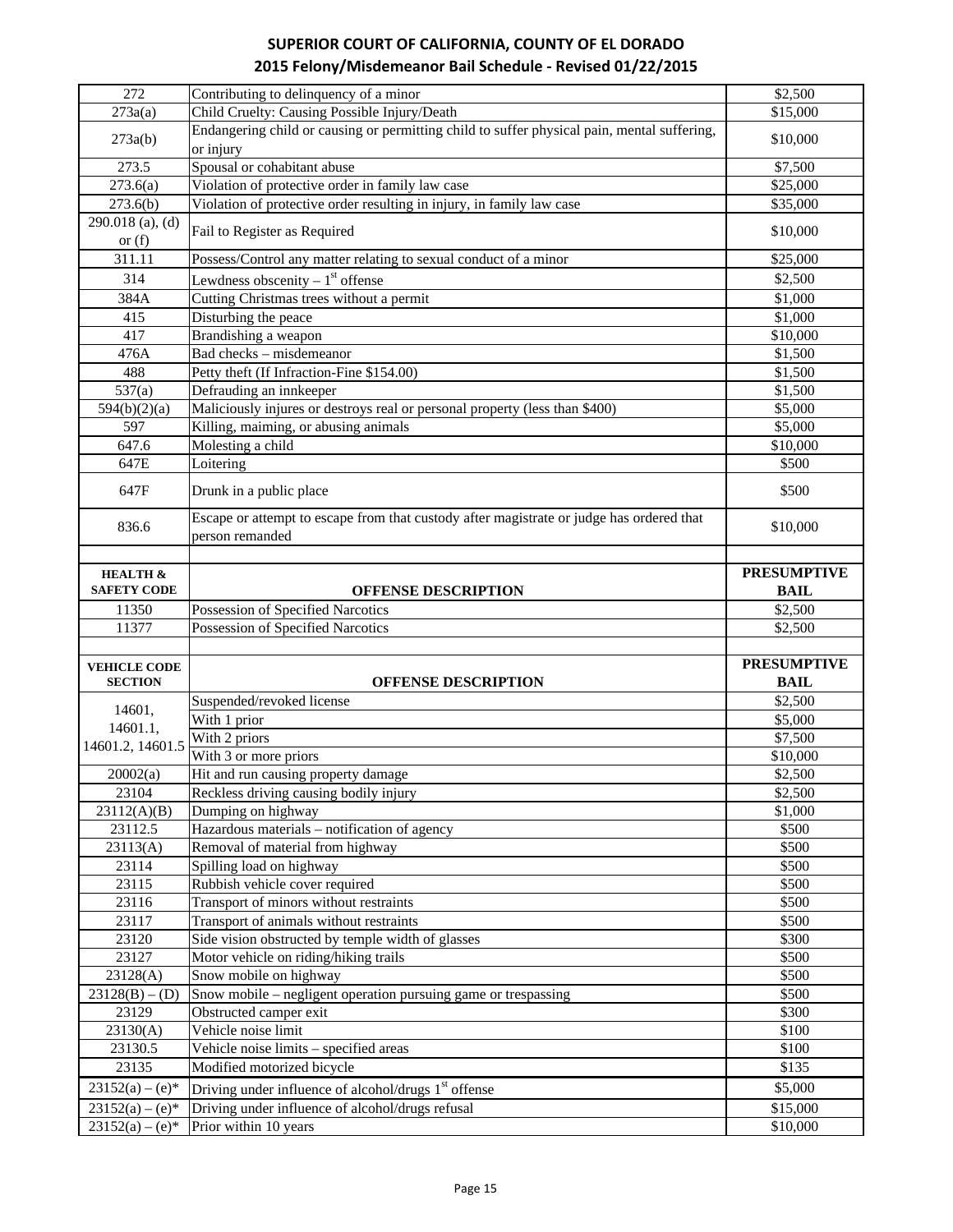| $23152(a) - (e)*$                                 | Driving under influence alcohol/drugs w/2 priors within 10 years                         | \$15,000             |
|---------------------------------------------------|------------------------------------------------------------------------------------------|----------------------|
| $23152(a) - (e)^*$                                | Driving under influence of alcohol/drugs w/3 or more priors within 10 years              | See Felony Schedule  |
|                                                   | *Above Offenses $w/0.15\%$ to 0.19% add \$5,000                                          |                      |
|                                                   | w/0.20% or more add \$10,000                                                             |                      |
| 23220                                             | Drinking while driving                                                                   | \$500                |
| 2321                                              | Drinking in a vehicle – passenger                                                        | \$350                |
| 23222(A)                                          | Possession of open container - driver                                                    | \$350                |
| 23222(B)                                          | Possession of marijuana by driver                                                        | \$100                |
| 23223                                             | Possession of open container - passenger                                                 | \$350                |
| 23224(A)(B)                                       | Possession of alcohol by minor                                                           | \$350                |
| 23225                                             | Storage of open container                                                                | \$200                |
| 23226                                             | Open container - passenger compartment                                                   | \$200                |
| $23247(A) - (E)$                                  | Unlawful to rent/loan vehicle; solicit someone to engage required interlock device; flow | \$3,000              |
|                                                   | into device/start; tamper with vehicle requiring interlock device                        |                      |
| 23253                                             | Failure to obey officers at vehicle crossing                                             | \$200                |
| 40508(a)                                          | Fail To Appear                                                                           | \$1,500              |
| 40508(b)                                          | Fail To Pay                                                                              | \$500                |
|                                                   | <b>ENHANCEMENTS</b>                                                                      |                      |
|                                                   | On misdemeanor probation                                                                 | ADD: \$2,500         |
|                                                   | On felony probation                                                                      | ADD: \$5,000         |
|                                                   |                                                                                          |                      |
| PENAL CODE BOOKING ON VIOLATION OF PROBATION ONLY |                                                                                          |                      |
|                                                   |                                                                                          | Bail to be set       |
|                                                   |                                                                                          | consistent with      |
| 1203.2                                            | On summary probation                                                                     | originally convicted |
|                                                   |                                                                                          | charge               |
| 1203.2                                            | On felony or misdemeanor formal probation                                                | <b>NO BAIL</b>       |
|                                                   |                                                                                          |                      |

| PENAL CODE BOOKING ON VIOLATION OF MANDATORY COMMUNITY SUPERVISION ONLY |                                                |                |  |
|-------------------------------------------------------------------------|------------------------------------------------|----------------|--|
| 1170(h)(5)(B)                                                           | Violation of Mandatory Community Supervision   | <b>NO BAIL</b> |  |
|                                                                         |                                                |                |  |
| PENAL CODE BOOKING ON VIOLATION OF POSTRELEASE COMMUNITY SUPERVISION    |                                                |                |  |
| 3455                                                                    | Violation of Postrelease Community Supervision | NO BAIL        |  |

#### **GUIDELINES for STACKING OF BAIL**

Jail staff will stack bail for all felonies at booking. Bail for enhancements and warrants will then be added. The following guidelines will apply at arraignment.

Bail Limit for Multiple Offenses - A bail limit for a case with multiple charges will be established as follows:

1) Felony Offense(s) Only - The highest bail amount for any one felony offense, plus enhancement, will apply unless multiple offenses are separate incidents. If multiple incidents charged, bail shall be stacked. If multiple charges account for a single incident bail need not be stacked.

\*If one of the offenses is a "violent felony" 667.5(c) PC, OR a "serious felony" 1192.7(c) PC – bail on all other charges (whether felony or misdemeanor) shall be stacked.

\*For all felonies that are committed on separate victims or the same victim on separate occasions, bail shall be stacked.

\*If separate sex acts are committed on the same victim, bail shall be stacked.

2) Felony with Misdemeanor and/or Infraction Offenses - The highest bail amount for any one felony offense, plus enhancement, will apply. Misdemeanor and Infraction bails will not be considered.

\*If one of the offenses is a "violent felony" 667.5(c) PC, OR a "serious felony" 1192.7(c) PC – bail on all other charges (whether felony or misdemeanor) shall be stacked.

\*For all felonies that are committed on separate victims or the same victim onseparate occasions, bail shall be stacked.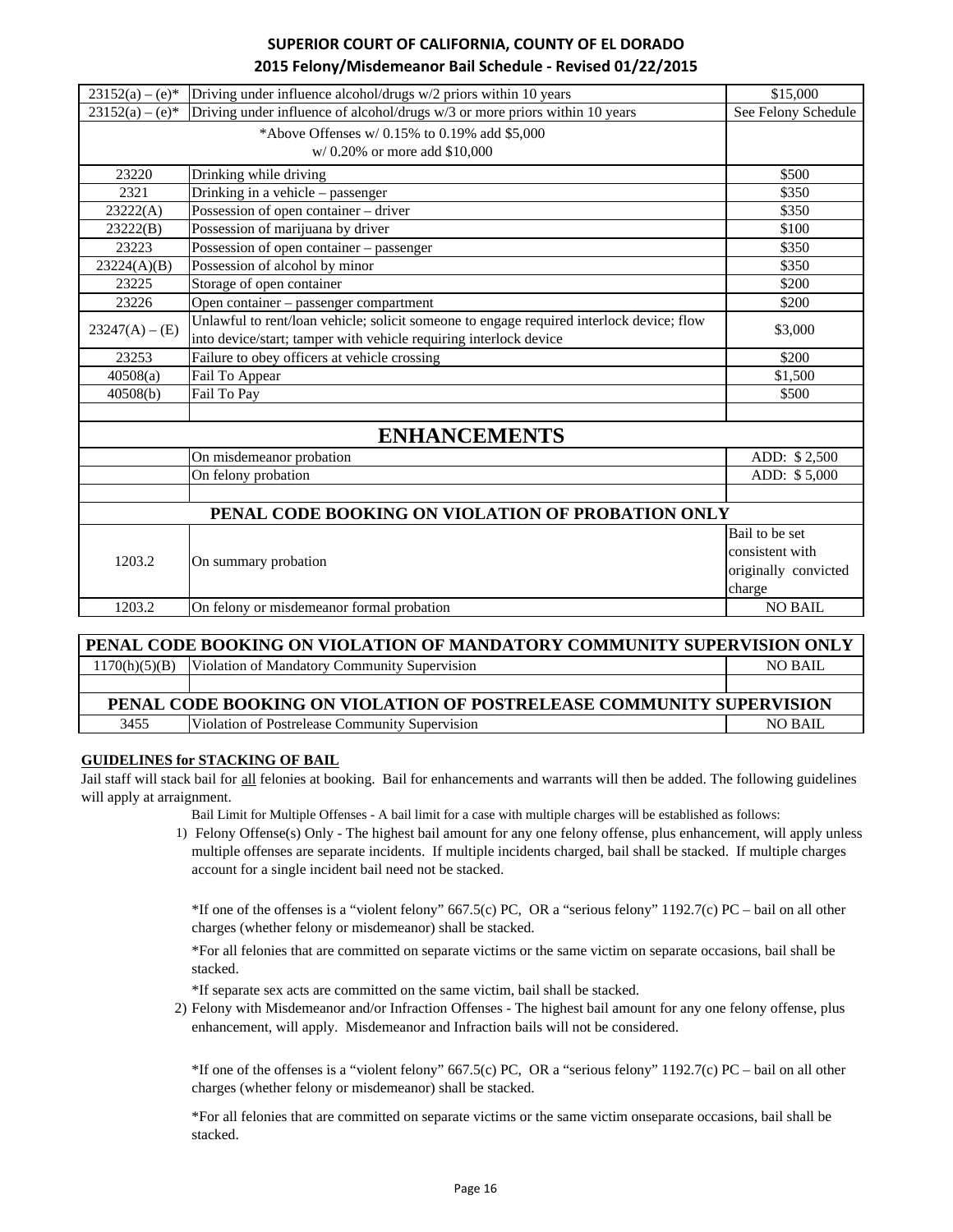\*If separate sex acts are committed on the same victim, bail shall be stacked.

3) Misdemeanor Offenses – If there are multiple misdemeanor charges re: DUI or Domestic Violence, bail shall be stacked

\*For unusual or ongoing cases involving multiple misdemeanor charges, contact the on-call Judge.

4) Warrants – If a person is booked in on a new crime(s) and has outstanding warrants, warrant(s) amount shall be stacked in addition to the bail amount on the new crime(s)